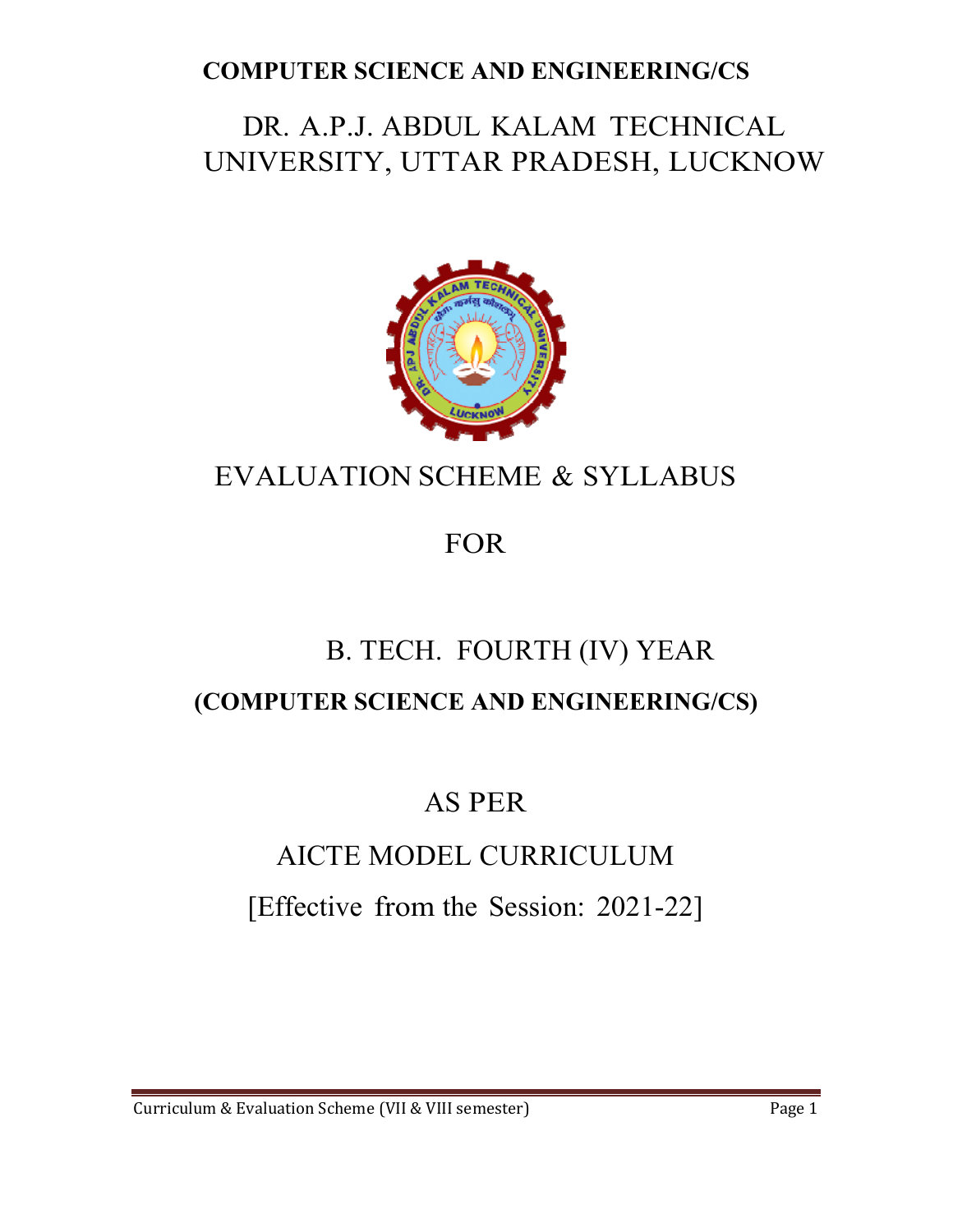#### **B.TECH**

#### **(COMPUTER SCIENCE & ENGINEERING/CS) CURRICULUM STRUCTURE**

| <b>SEMESTER-VII</b> |               |                                                                                                                                                                                                                                                                                    |                |                |                      |                        |           |                          |                        |     |                          |              |                |  |  |                        |  |              |               |
|---------------------|---------------|------------------------------------------------------------------------------------------------------------------------------------------------------------------------------------------------------------------------------------------------------------------------------------|----------------|----------------|----------------------|------------------------|-----------|--------------------------|------------------------|-----|--------------------------|--------------|----------------|--|--|------------------------|--|--------------|---------------|
| SI.<br>No.          | Subject       | <b>Subject</b>                                                                                                                                                                                                                                                                     |                | <b>Periods</b> |                      |                        |           | <b>Evaluation Scheme</b> |                        | End | <b>Semester</b>          | <b>Total</b> | <b>Credit</b>  |  |  |                        |  |              |               |
|                     | Codes         |                                                                                                                                                                                                                                                                                    | L              | T              | P                    | CT                     | <b>TA</b> | <b>Total</b>             | <b>PS</b>              | TE  | PE                       |              |                |  |  |                        |  |              |               |
| $\mathbf{1}$        | KHU701/KHU702 | HSMC-1/HSMC-2                                                                                                                                                                                                                                                                      | 3              | $\overline{0}$ | $\theta$             | 30                     | 20        | 50                       |                        | 100 |                          | 150          | $\overline{3}$ |  |  |                        |  |              |               |
| $\overline{2}$      | KCS07X        | Departmental Elective-IV                                                                                                                                                                                                                                                           | 3              | $\theta$       | $\theta$             | 30                     | 20        | 50                       |                        | 100 |                          | 150          | 3              |  |  |                        |  |              |               |
| $\overline{3}$      | KCS07X        | Departmental Elective-V                                                                                                                                                                                                                                                            | $\overline{3}$ | $\overline{0}$ | $\theta$             | 30                     | 20        | 50                       |                        | 100 |                          | 150          | 3              |  |  |                        |  |              |               |
| $\overline{4}$      | KOE07X        | Open Elective-II                                                                                                                                                                                                                                                                   | 3              | $\theta$       | $\theta$             | 30                     | 20        | 50                       |                        | 100 |                          | 150          | $\overline{3}$ |  |  |                        |  |              |               |
| 5                   | KCS751A       | The Department may conduct one Lab<br>of either of the two Electives (4 or 5)<br>based on the elective chosen for the<br>curriculum. The Department shall on<br>its own prepare complete list of<br>practical for the Lab and arrange for<br>proper setup and conduct accordingly. | $\theta$       | $\theta$       | $\overline{2}$       |                        |           |                          | 25                     |     | 25                       | 50           | 1              |  |  |                        |  |              |               |
| 6                   | <b>KCS752</b> | Mini Project or Internship<br>Assessment*                                                                                                                                                                                                                                          | $\Omega$       | $\theta$       | $\overline{2}$       |                        |           |                          | 50                     |     |                          | 50           | $\mathbf{1}$   |  |  |                        |  |              |               |
| $\overline{7}$      | <b>KCS753</b> | Project                                                                                                                                                                                                                                                                            | $\Omega$       | $\theta$       | $\,8\,$              |                        |           |                          | 150                    |     |                          | 150          | $\overline{4}$ |  |  |                        |  |              |               |
| 8                   |               | MOOCs (Essential for Hons. Degree)                                                                                                                                                                                                                                                 |                |                |                      |                        |           |                          |                        |     |                          |              |                |  |  |                        |  |              |               |
|                     |               | <b>Total</b>                                                                                                                                                                                                                                                                       | 12             | $\mathbf{0}$   | 12                   |                        |           |                          |                        |     |                          | 850          | 18             |  |  |                        |  |              |               |
|                     |               | *The Mini Project or internship (4 - 6 weeks) conducted during summer break after VI semester and will be assessed during VII semester.                                                                                                                                            |                |                |                      |                        |           |                          |                        |     |                          |              |                |  |  |                        |  |              |               |
|                     |               |                                                                                                                                                                                                                                                                                    |                |                | <b>SEMESTER-VIII</b> |                        |           |                          |                        |     |                          |              |                |  |  |                        |  |              |               |
| SI.<br>No.          | Subject       | Subject                                                                                                                                                                                                                                                                            | <b>Periods</b> |                |                      |                        |           |                          |                        |     | <b>Evaluation Scheme</b> |              |                |  |  | End<br><b>Semester</b> |  | <b>Total</b> | <b>Credit</b> |
|                     | Codes         |                                                                                                                                                                                                                                                                                    | L              | T              | $\overline{P}$       | $\overline{\text{CT}}$ | <b>TA</b> | <b>Total</b>             | $\overline{\text{PS}}$ | TE  | $\overline{\text{PE}}$   |              |                |  |  |                        |  |              |               |
| $\mathbf{1}$        | KHU801/KHU802 | $HSMC-1^{\#}/HSMC-2^{\#}$                                                                                                                                                                                                                                                          | 3              | $\overline{0}$ | $\mathbf{0}$         | 30                     | 20        | 50                       |                        | 100 |                          | 150          | $\overline{3}$ |  |  |                        |  |              |               |
| $\overline{2}$      | KOE08X        | Open Elective-III                                                                                                                                                                                                                                                                  | 3              | $\mathbf{0}$   | $\mathbf{0}$         | 30                     | 20        | 50                       |                        | 100 |                          | 150          | $\overline{3}$ |  |  |                        |  |              |               |
| 3                   | KOE08X        | Open Elective-IV                                                                                                                                                                                                                                                                   | 3              | $\theta$       | $\Omega$             | 30                     | 20        | 50                       |                        | 100 |                          | 150          | 3              |  |  |                        |  |              |               |
| $\overline{4}$      | <b>KCS851</b> | Project 1                                                                                                                                                                                                                                                                          | $\Omega$       | $\theta$       | 18                   |                        |           |                          | 100                    |     | 300                      | 400          | 9              |  |  |                        |  |              |               |
| 5                   |               | MOOCs (Essential for Hons. Degree)                                                                                                                                                                                                                                                 |                |                |                      |                        |           |                          |                        |     |                          |              |                |  |  |                        |  |              |               |
|                     |               | <b>Total</b>                                                                                                                                                                                                                                                                       | 9              | $\bf{0}$       | 18                   |                        |           |                          |                        |     |                          | 850          | 18             |  |  |                        |  |              |               |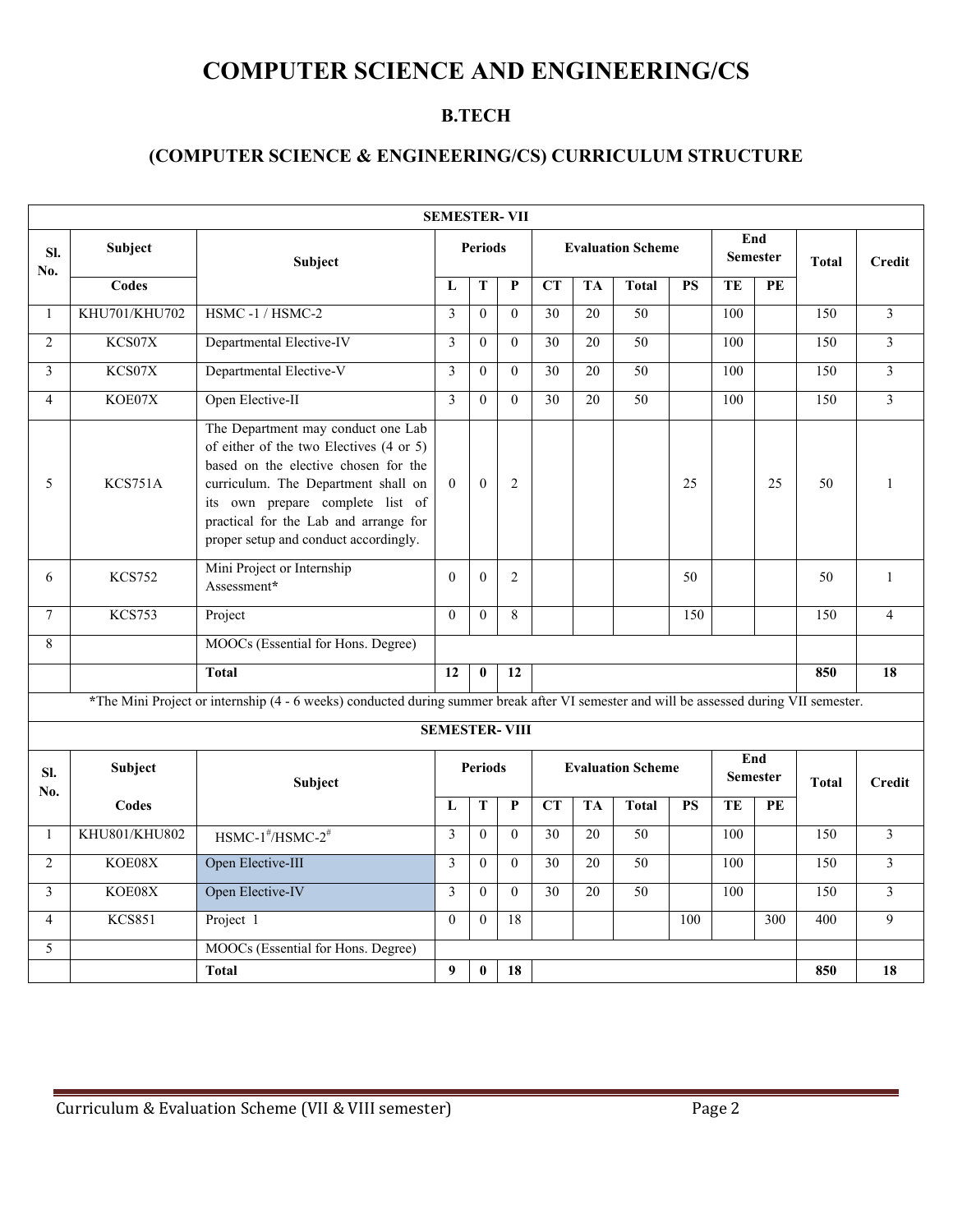#### **Departmental Elective-IV**

- 1. KCS071 Artificial Intelligence
- 2. KCS072 Natural language processing
- 3. KCS073 High Performance Computing
- 4. KCS074 Cryptography and Network Security
- 5. KCS075 Design & Development of Applications
- 6. KCS076 Software Testing
- **7.** KCS077 Distributed Systems

#### **Departmental Elective-V**

- 1. KCS078 Deep Learning
- 2. KCS079 Service Oriented Architecture
- 3. KCS710 Quantum Computing
- 4. KCS711 Mobile Computing
- 5. KCS712 Internet of Things
- 6. KCS713 Cloud Computing
- 7. KCS714 Blockchain Architecture Design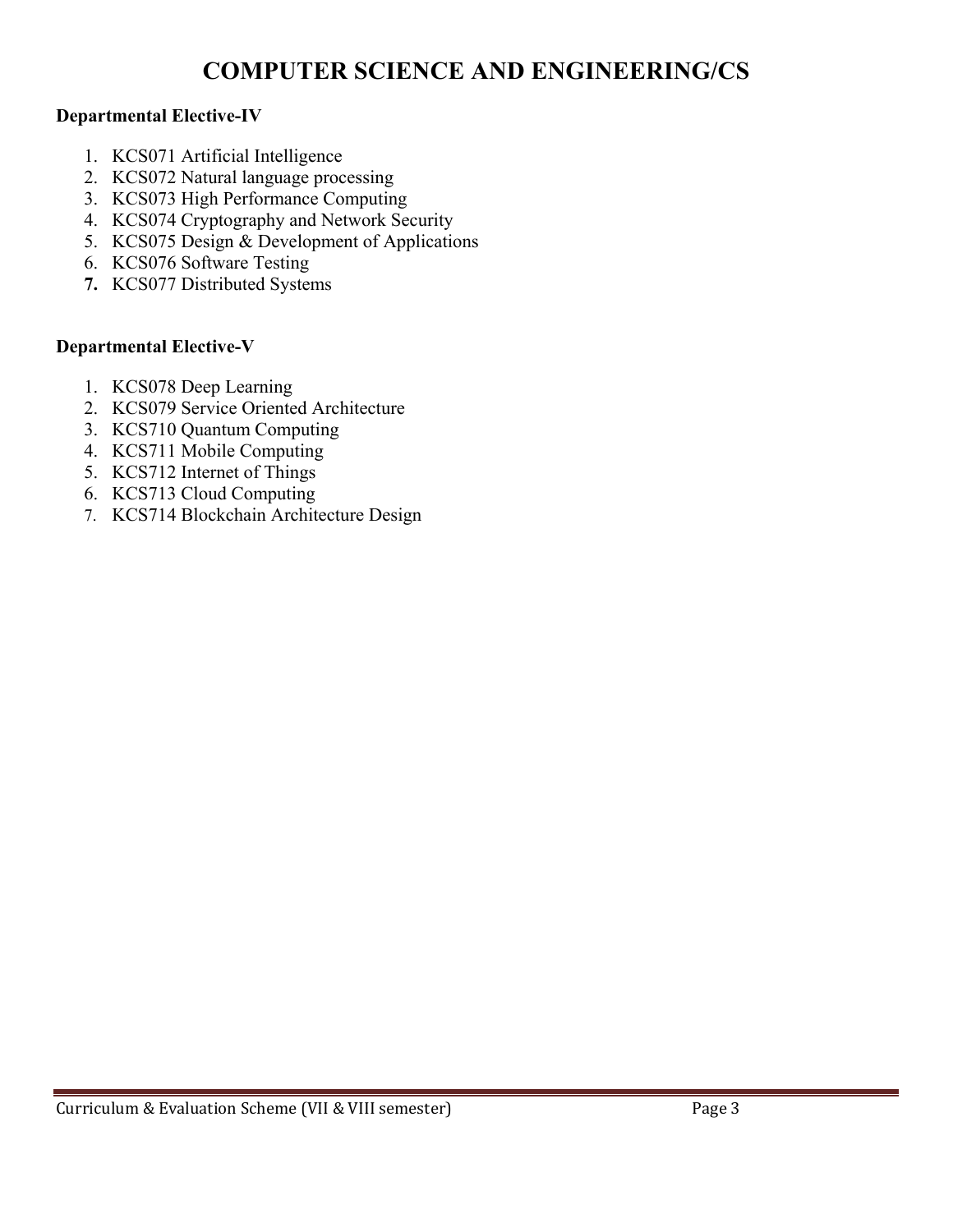#### **B.TECH. (CSE/CS)**

#### **SEVENT SEMESTER (DETAILED SYLLABUS)**

|                                                                                                                                                                                                                                                         | <b>Artificial Intelligence (KCS071)</b>                                                                                                                                                                                                                                                                                                                                                |                     |  |  |  |
|---------------------------------------------------------------------------------------------------------------------------------------------------------------------------------------------------------------------------------------------------------|----------------------------------------------------------------------------------------------------------------------------------------------------------------------------------------------------------------------------------------------------------------------------------------------------------------------------------------------------------------------------------------|---------------------|--|--|--|
|                                                                                                                                                                                                                                                         | <b>Course Outcome (CO)</b><br><b>Bloom's Knowledge Level (KL)</b>                                                                                                                                                                                                                                                                                                                      |                     |  |  |  |
|                                                                                                                                                                                                                                                         | At the end of course, the student will be able to understand                                                                                                                                                                                                                                                                                                                           |                     |  |  |  |
| CO <sub>1</sub>                                                                                                                                                                                                                                         | Understand the basics of the theory and practice of Artificial Intelligence as a discipline and                                                                                                                                                                                                                                                                                        | $K_2$               |  |  |  |
|                                                                                                                                                                                                                                                         | about intelligent agents.                                                                                                                                                                                                                                                                                                                                                              |                     |  |  |  |
| CO <sub>2</sub>                                                                                                                                                                                                                                         | Understand search techniques and gaming theory.                                                                                                                                                                                                                                                                                                                                        | $K_2, K_3$          |  |  |  |
| CO <sub>3</sub>                                                                                                                                                                                                                                         | The student will learn to apply knowledge representation techniques and problem solving                                                                                                                                                                                                                                                                                                |                     |  |  |  |
|                                                                                                                                                                                                                                                         | strategies to common AI applications.                                                                                                                                                                                                                                                                                                                                                  |                     |  |  |  |
| CO <sub>4</sub>                                                                                                                                                                                                                                         | Student should be aware of techniques used for classification and clustering.                                                                                                                                                                                                                                                                                                          | $K_2$ , $K_3$       |  |  |  |
| CO <sub>5</sub>                                                                                                                                                                                                                                         | Student should aware of basics of pattern recognition and steps required for it.                                                                                                                                                                                                                                                                                                       | $K_2$ , $K_4$       |  |  |  |
|                                                                                                                                                                                                                                                         | <b>DETAILED SYLLABUS</b>                                                                                                                                                                                                                                                                                                                                                               | $3 - 0 - 0$         |  |  |  |
| Unit                                                                                                                                                                                                                                                    | <b>Topic</b>                                                                                                                                                                                                                                                                                                                                                                           | Proposed<br>Lecture |  |  |  |
| $\mathbf{I}$                                                                                                                                                                                                                                            | <b>INTRODUCTION:</b><br>Introduction-Definition – Future of Artificial Intelligence – Characteristics of Intelligent Agents–<br>Typical Intelligent Agents - Problem Solving Approach to Typical AI problems.                                                                                                                                                                          | 08                  |  |  |  |
| Ш                                                                                                                                                                                                                                                       | PROBLEM SOLVING METHODS:<br>Problem solving Methods – Search Strategies- Uninformed – Informed – Heuristics – Local Search<br>Algorithms and Optimization Problems - Searching with Partial Observations - Constraint<br>Satisfaction Problems – Constraint Propagation – Backtracking Search – Game Playing – Optimal<br>Decisions in Games - Alpha - Beta Pruning - Stochastic Games | 08                  |  |  |  |
| Ш                                                                                                                                                                                                                                                       | <b>KNOWLEDGE REPRESENTATION:</b><br>First Order Predicate Logic - Prolog Programming - Unification - Forward Chaining-Backward<br>Chaining - Resolution - Knowledge Representation - Ontological Engineering-Categories and<br>Objects - Events - Mental Events and Mental Objects - Reasoning Systems for Categories -<br>Reasoning with Default Information                          | 08                  |  |  |  |
| IV                                                                                                                                                                                                                                                      | <b>SOFTWARE AGENTS:</b><br>Architecture for Intelligent Agents – Agent communication – Negotiation and Bargaining –<br>Argumentation among Agents - Trust and Reputation in Multi-agent systems.                                                                                                                                                                                       | 08                  |  |  |  |
| $\mathbf v$                                                                                                                                                                                                                                             | <b>APPLICATIONS:</b><br>AI applications - Language Models - Information Retrieval- Information Extraction - Natural<br>Language Processing - Machine Translation - Speech Recognition - Robot - Hardware -<br>Perception - Planning - Moving                                                                                                                                           | 08                  |  |  |  |
| Text books:                                                                                                                                                                                                                                             |                                                                                                                                                                                                                                                                                                                                                                                        |                     |  |  |  |
| S. Russell and P. Norvig, "Artificial Intelligence: A Modern Approachl, Prentice Hall, Third Edition, 2009.<br>1.<br>I. Bratko, "Prolog: Programming for Artificial Intelligence", Fourth edition, Addison-Wesley Educational Publishers<br>Inc., 2011. |                                                                                                                                                                                                                                                                                                                                                                                        |                     |  |  |  |
| 3.                                                                                                                                                                                                                                                      | M. Tim Jones, -Artificial Intelligence: A Systems Approach(Computer Science), Jones and Bartlett Publishers,<br>Inc.First Edition, 2008                                                                                                                                                                                                                                                |                     |  |  |  |
| 4.<br>5.                                                                                                                                                                                                                                                | Nils J. Nilsson, —The Quest for Artificial Intelligencel, Cambridge University Press, 2009.<br>William F. Clocksin and Christopher S. Mellish, Programming in Prolog: Using the ISO Standard h, Fifth Edition,<br>Springer, 2003.                                                                                                                                                      |                     |  |  |  |
| 6.                                                                                                                                                                                                                                                      | Gerhard Weiss, -Multi Agent Systemsl, Second Edition, MIT Press, 2013.                                                                                                                                                                                                                                                                                                                 |                     |  |  |  |
| 7.                                                                                                                                                                                                                                                      | David L. Poole and Alan K. Mackworth, - Artificial Intelligence: Foundations of Computational Agentsl, Cambridge<br>University Press, 2010.                                                                                                                                                                                                                                            |                     |  |  |  |

Curriculum & Evaluation Scheme (VII & VIII semester) Page 4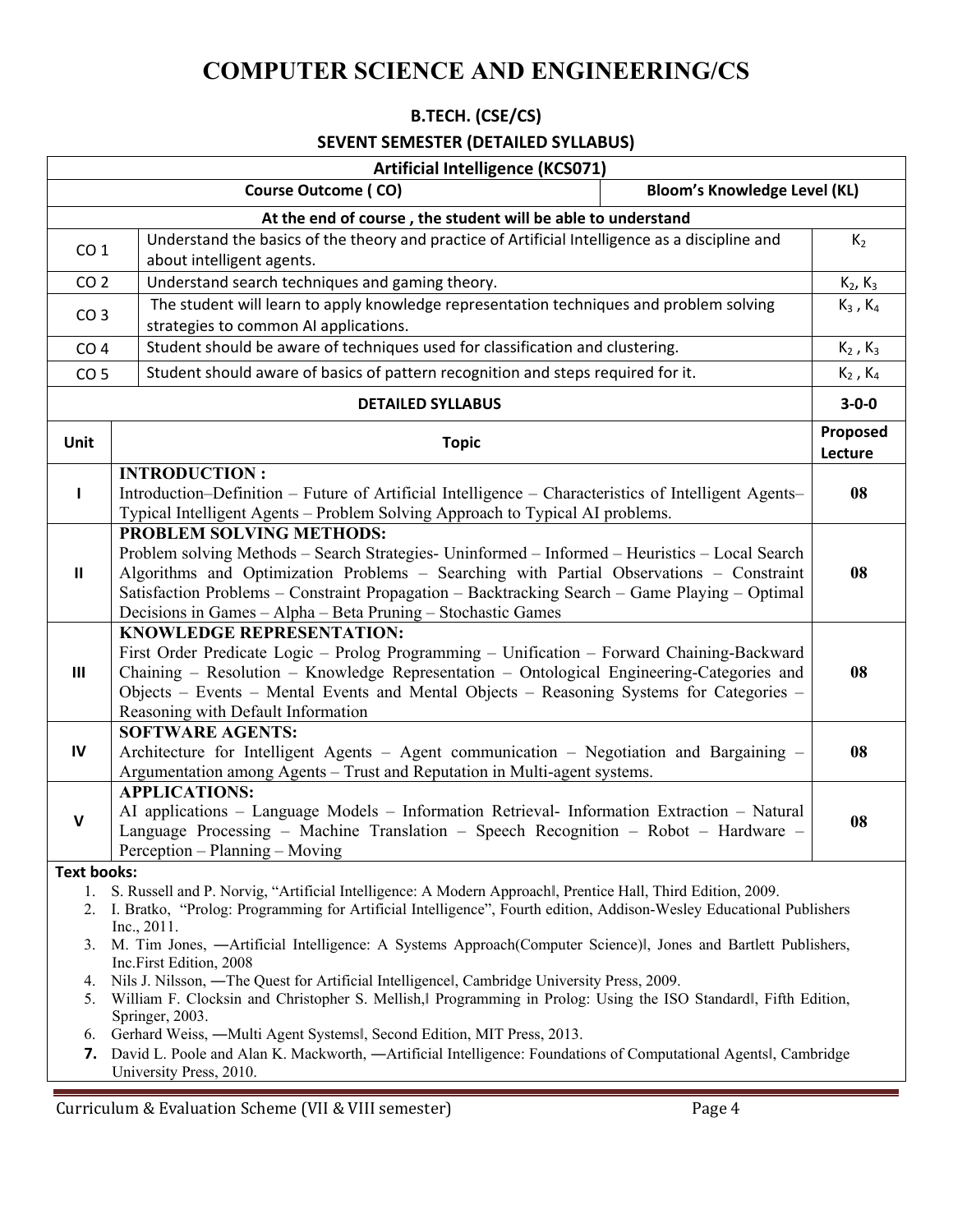| <b>Natural Language Processing (KC072)</b>       |                                                                                                                                                                                                                                                                                                                                                                                                                                                                                                                                                                                                                                             |                                     |                                 |  |  |
|--------------------------------------------------|---------------------------------------------------------------------------------------------------------------------------------------------------------------------------------------------------------------------------------------------------------------------------------------------------------------------------------------------------------------------------------------------------------------------------------------------------------------------------------------------------------------------------------------------------------------------------------------------------------------------------------------------|-------------------------------------|---------------------------------|--|--|
|                                                  | <b>Course Outcome (CO)</b>                                                                                                                                                                                                                                                                                                                                                                                                                                                                                                                                                                                                                  | <b>Bloom's Knowledge Level (KL)</b> |                                 |  |  |
| At the end of course, the student will be able : |                                                                                                                                                                                                                                                                                                                                                                                                                                                                                                                                                                                                                                             |                                     |                                 |  |  |
|                                                  | CO <sub>1</sub><br>To learn the fundamentals of natural language processing                                                                                                                                                                                                                                                                                                                                                                                                                                                                                                                                                                 |                                     |                                 |  |  |
| CO <sub>2</sub>                                  | To understand the use of CFG and PCFG in NLP                                                                                                                                                                                                                                                                                                                                                                                                                                                                                                                                                                                                |                                     | $\mathrm{K}_1$ , $\mathrm{K}_2$ |  |  |
| CO <sub>3</sub>                                  | To understand the role of semantics of sentences and pragmatic                                                                                                                                                                                                                                                                                                                                                                                                                                                                                                                                                                              |                                     | $K_2$                           |  |  |
| CO <sub>4</sub>                                  | To Introduce Speech Production And Related Parameters Of Speech.                                                                                                                                                                                                                                                                                                                                                                                                                                                                                                                                                                            |                                     | $K_1$ , $K_2$                   |  |  |
| CO <sub>5</sub>                                  | To Show The Computation And Use Of Techniques Such As Short Time Fourier Transform,<br>Linear Predictive Coefficients And Other Coefficients In The Analysis Of Speech.                                                                                                                                                                                                                                                                                                                                                                                                                                                                     |                                     | $K_3, K_4$                      |  |  |
|                                                  | <b>DETAILED SYLLABUS</b>                                                                                                                                                                                                                                                                                                                                                                                                                                                                                                                                                                                                                    |                                     | $3 - 0 - 0$                     |  |  |
| Unit                                             | <b>Topic</b>                                                                                                                                                                                                                                                                                                                                                                                                                                                                                                                                                                                                                                |                                     | Proposed<br>Lecture             |  |  |
| $\mathbf I$                                      | <b>INTRODUCTION:</b> Origins and challenges of NLP - Language Modeling: Grammar-based LM,<br>Statistical LM - Regular Expressions, Finite-State Automata - English Morphology, Transducers<br>for lexicon and rules, Tokenization, Detecting and Correcting Spelling Errors, Minimum Edit<br>Distance<br>WORD LEVEL ANALYSIS : Unsmoothed N-grams, Evaluating N-grams, Smoothing,<br>Interpolation and Backoff - Word Classes, Part-of-Speech Tagging, Rule-based, Stochastic and<br>Transformation-based tagging, Issues in PoS tagging - Hidden Markov and Maximum Entropy<br>models.                                                     |                                     |                                 |  |  |
| $\mathbf{I}$                                     | SYNTACTIC ANALYSIS: Context Free Grammars, Grammar rules for English, Treebanks,<br>Normal Forms for grammar - Dependency Grammar - Syntactic Parsing, Ambiguity, Dynamic<br>Programming parsing - Shallow parsing - Probabilistic CFG, Probabilistic CYK, Probabilistic<br>Lexicalized CFGs - Feature structures, Unification of feature structures.                                                                                                                                                                                                                                                                                       |                                     | 08                              |  |  |
| Ш                                                | <b>SEMANTICS AND PRAGMATICS:</b><br>Requirements for representation, First-Order Logic, Description Logics - Syntax-Driven Semantic<br>analysis, Semantic attachments - Word Senses, Relations between Senses, Thematic Roles,<br>selectional restrictions - Word Sense Disambiguation, WSD using Supervised, Dictionary &<br>Thesaurus, Bootstrapping methods – Word Similarity using Thesaurus and Distributional methods.                                                                                                                                                                                                                |                                     |                                 |  |  |
| IV                                               | BASIC CONCEPTS of Speech Processing: Speech Fundamentals: Articulatory Phonetics -<br>Production And Classification Of Speech Sounds; Acoustic Phonetics - Acoustics Of Speech<br>Production; Review Of Digital Signal Processing Concepts; Short-Time Fourier Transform, Filter-<br>Bank And LPC Methods.                                                                                                                                                                                                                                                                                                                                  |                                     |                                 |  |  |
| $\mathbf{V}$                                     | SPEECH-ANALYSIS: Features, Feature Extraction And Pattern Comparison Techniques: Speech<br>Distortion Measures- Mathematical And Perceptual - Log-Spectral Distance, Cepstral Distances,<br>Weighted Cepstral Distances And Filtering, Likelihood Distortions, Spectral Distortion Using A<br>Warped Frequency Scale, LPC, PLP And MFCC Coefficients, Time Alignment And Normalization<br>- Dynamic Time Warping, Multiple Time - Alignment Paths.<br>SPEECH MODELING: Hidden Markov Models: Markov Processes, HMMs - Evaluation,<br>Optimal State Sequence - Viterbi Search, Baum-Welch Parameter Re-Estimation, Implementation<br>Issues. |                                     | 08                              |  |  |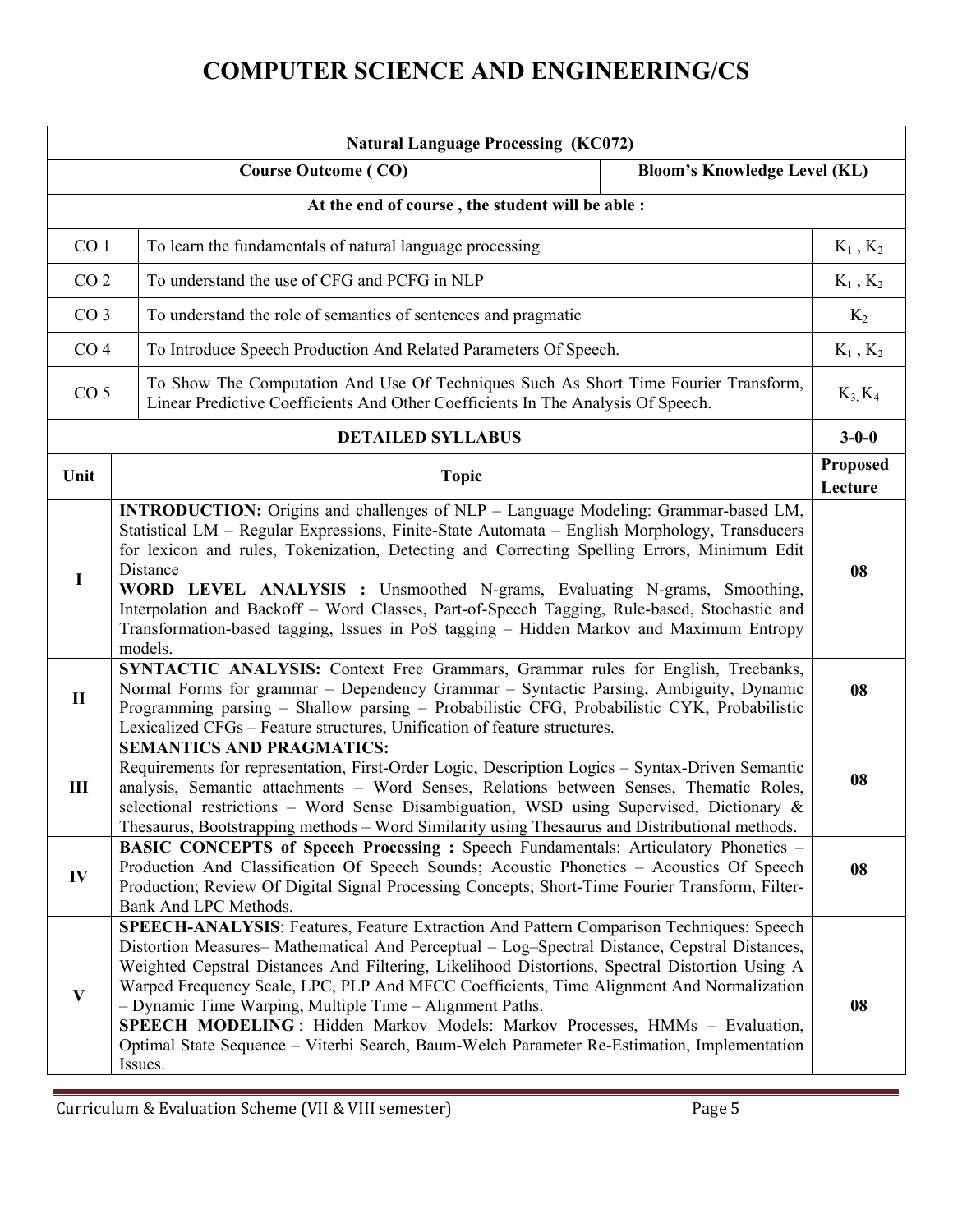#### **Text books:**

- 1. Daniel Jurafsky, James H. Martin―Speech and Language Processing: An Introduction to Natural Language Processing, Computational Linguistics and Speech, Pearson Publication, 2014.
- 2. Steven Bird, Ewan Klein and Edward Loper, —Natural Language Processing with Python, First Edition, OReilly Media, 2009.
- 3. Lawrence Rabiner And Biing-Hwang Juang, "Fundamentals Of Speech Recognition", Pearson Education, 2003.
- 4. Daniel Jurafsky And James H Martin, "Speech And Language Processing An Introduction To Natural Language Processing, Computational Linguistics, And Speech Recognition", Pearson Education, 2002.
- 5. Frederick Jelinek, "Statistical Methods Of Speech Recognition", MIT Press, 1997.
- 6. Breck Baldwin, ―Language Processing with Java and LingPipe Cookbook, Atlantic Publisher, 2015
- 7. Richard M Reese, ―Natural Language Processing with Java, OReilly Media, 2015.
- 8. Nitin Indurkhya and Fred J. Damerau, ―Handbook of Natural Language Processing, Second Edition, Chapman and Hall/CRC Press, 2010.
- **9.** Tanveer Siddiqui, U.S. Tiwary, ―Natural Language Processing and Information Retrieval, Oxford University Press, 2008.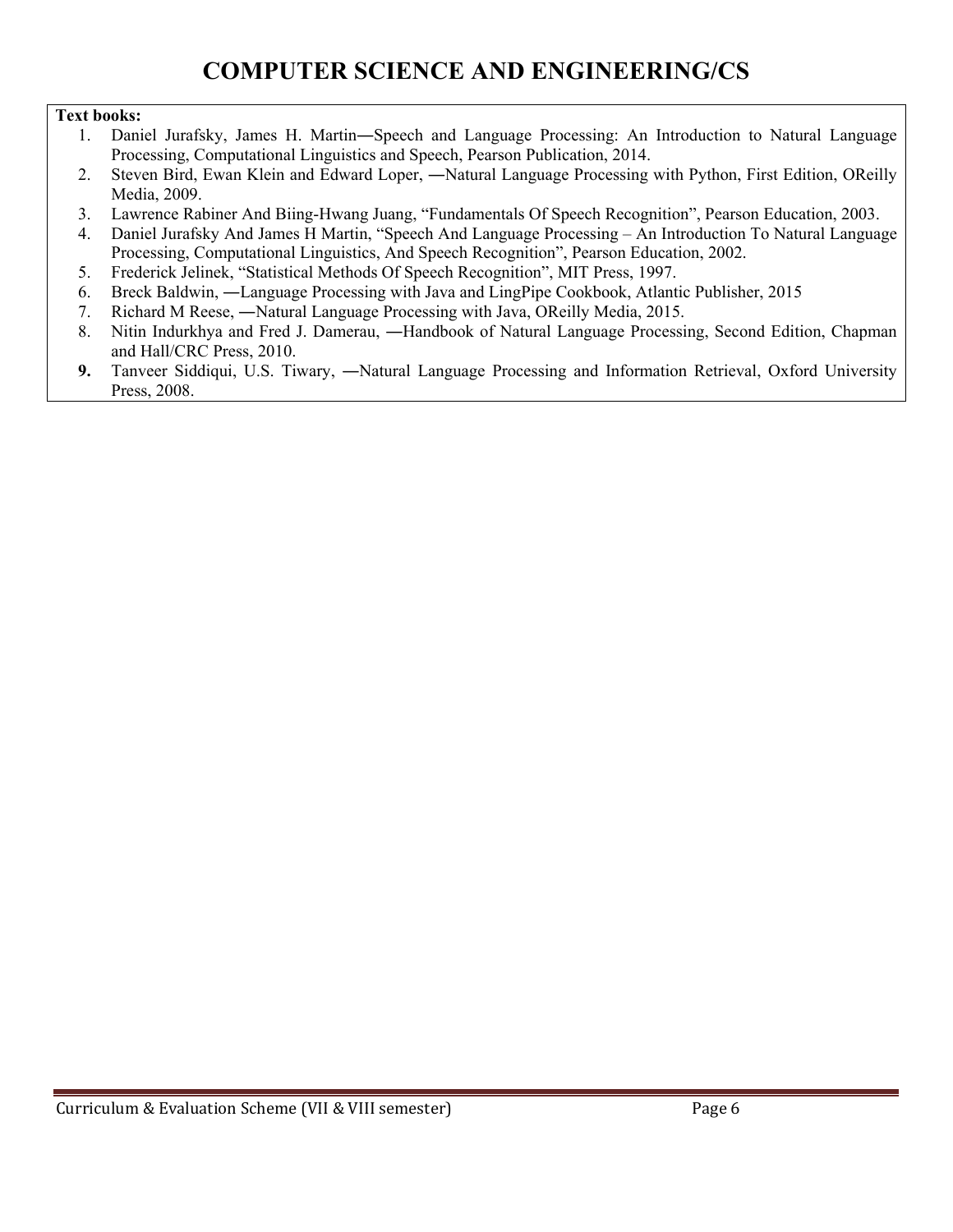| <b>High Performance Computing (KCS073)</b> |                                                                                                                                                                                                                                                                                                                                                                                                                 |             |  |  |
|--------------------------------------------|-----------------------------------------------------------------------------------------------------------------------------------------------------------------------------------------------------------------------------------------------------------------------------------------------------------------------------------------------------------------------------------------------------------------|-------------|--|--|
|                                            | <b>Course Outcome (CO)</b><br><b>Bloom's Knowledge Level (KL)</b>                                                                                                                                                                                                                                                                                                                                               |             |  |  |
|                                            | At the end of course, the student will be able to understand                                                                                                                                                                                                                                                                                                                                                    |             |  |  |
| CO <sub>1</sub>                            | Able to understand the basic concept of Computer architecture and Modern Processor                                                                                                                                                                                                                                                                                                                              | K2          |  |  |
| CO <sub>2</sub>                            | Able to understand the basic concepts of access optimization and parallel computers                                                                                                                                                                                                                                                                                                                             | K2, K3      |  |  |
| CO <sub>3</sub>                            | Able to describe different parallel processing platforms involved in achieving high<br>performance computing                                                                                                                                                                                                                                                                                                    | K3, K4      |  |  |
| CO <sub>4</sub>                            | Develop efficient and high performance parallel programming.                                                                                                                                                                                                                                                                                                                                                    | K2, K3      |  |  |
| CO <sub>5</sub>                            | Able to learn parallel programming using message passing paradigm.                                                                                                                                                                                                                                                                                                                                              | K2, K4      |  |  |
|                                            | <b>DETAILED SYLLABUS</b>                                                                                                                                                                                                                                                                                                                                                                                        | $3 - 0 - 0$ |  |  |
| Unit                                       | <b>Topic</b>                                                                                                                                                                                                                                                                                                                                                                                                    |             |  |  |
| T                                          | Overview of Grid Computing Technology, History of Grid Computing, High Performance<br>Computing, Cluster Computing. Peer-to-Peer Computing, Internet Computing, Grid Computing<br>Model and Protocols, Types of Grids: Desktop Grids, Cluster Grids, Data Grids, High-<br>Performance Grids, Applications and Architectures of High Performance Grids, High Performance<br>Application Development Environment. |             |  |  |
| $\mathbf{I}$                               | Open<br>Services Architecture:<br>Introduction,<br>Requirements,<br>Capabilities,<br>Grid<br>Security<br>Considerations, GLOBUS Toolkit                                                                                                                                                                                                                                                                         | 08          |  |  |
| III                                        | Overview of Cluster Computing: Cluster Computer and its Architecture, Clusters Classifications,<br>Components for Clusters, Cluster Middleware and SSI, Resource Management and Scheduling,<br>Programming, Environments and Tools, Cluster Applications, Cluster Systems,                                                                                                                                      | 08          |  |  |
| IV                                         | Beowulf Cluster: The Beowulf Model, Application Domains, Beowulf System Architecture,<br>Software Practices, Parallel Programming with MPL, Parallel Virtual Machine (PVM).                                                                                                                                                                                                                                     | 08          |  |  |
| $\mathbf{V}$                               | Overview of Cloud Computing: Types of Cloud, Cyber infrastructure, Service Oriented<br>Architecture Cloud Computing Components: Infrastructure, Storage, Platform, Application,<br>Services, Clients, Cloud Computing Architecture.                                                                                                                                                                             | 08          |  |  |
| <b>Text books:</b>                         | 1. Laurence T.Yang, Minyi Guo – High Performance Computing Paradigm and Infrastructure John Wiley<br>2. Ahmar Abbas, "Grid Computing: Practical Guide to Technology & Applications", Firewall Media, 2004.<br>3. Joshy Joseph and Craig Fellenstein, "Grid Computing" Pearson Education, 2004.<br>4. lan Foster, et al., "The Open Grid Services Architecture", Version 1.5 (GFD.80). Open Grid Forum, 2006.    |             |  |  |

5. RajkumarBuyya. High Performance Cluster Computing: Architectures and Systems. PrenticeHall India, 1999.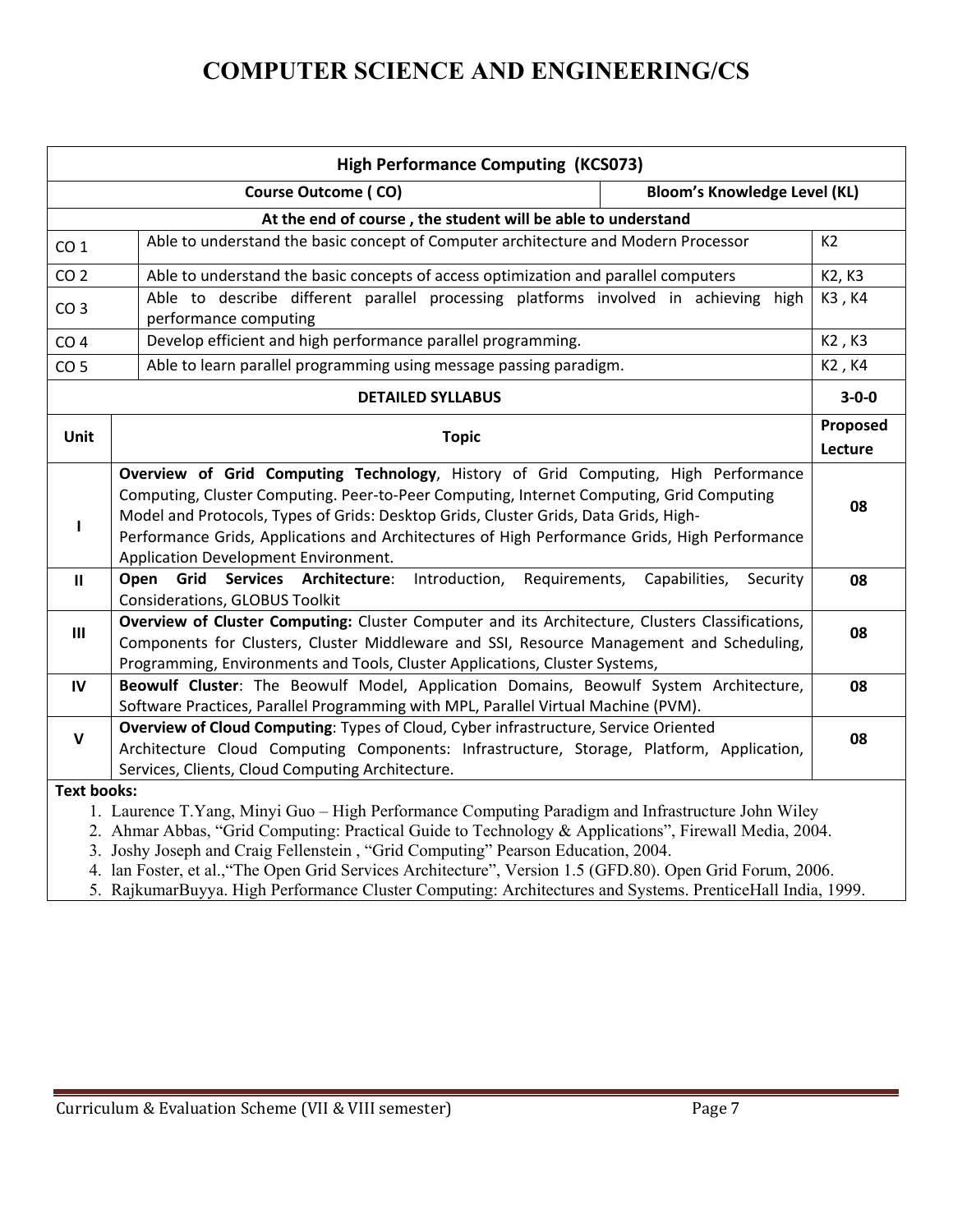|                                                                                                                                                                                                                                                                                                                                                                                                                                                                                                            | Cryptography & Network Security (KCS074)                                                                                                                                                                                                                                                                                                                                                                                                                        |  |                     |  |  |
|------------------------------------------------------------------------------------------------------------------------------------------------------------------------------------------------------------------------------------------------------------------------------------------------------------------------------------------------------------------------------------------------------------------------------------------------------------------------------------------------------------|-----------------------------------------------------------------------------------------------------------------------------------------------------------------------------------------------------------------------------------------------------------------------------------------------------------------------------------------------------------------------------------------------------------------------------------------------------------------|--|---------------------|--|--|
| <b>Bloom's Knowledge Level (KL)</b><br><b>Course Outcome (CO)</b>                                                                                                                                                                                                                                                                                                                                                                                                                                          |                                                                                                                                                                                                                                                                                                                                                                                                                                                                 |  |                     |  |  |
|                                                                                                                                                                                                                                                                                                                                                                                                                                                                                                            | At the end of course, the student will be able to understand                                                                                                                                                                                                                                                                                                                                                                                                    |  |                     |  |  |
| CO <sub>1</sub>                                                                                                                                                                                                                                                                                                                                                                                                                                                                                            | Classify the symmetric encryption techniques and Illustrate various Public key cryptographic<br>techniques.                                                                                                                                                                                                                                                                                                                                                     |  | K2, K3              |  |  |
| Understand security protocols for protecting data on networks and be able to digitally sign<br>CO <sub>2</sub><br>emails and files.                                                                                                                                                                                                                                                                                                                                                                        |                                                                                                                                                                                                                                                                                                                                                                                                                                                                 |  | K1, K2              |  |  |
| CO <sub>3</sub>                                                                                                                                                                                                                                                                                                                                                                                                                                                                                            | Understand vulnerability assessments and the weakness of using passwords for authentication                                                                                                                                                                                                                                                                                                                                                                     |  | K4                  |  |  |
| CO <sub>4</sub>                                                                                                                                                                                                                                                                                                                                                                                                                                                                                            | Be able to perform simple vulnerability assessments and password audits                                                                                                                                                                                                                                                                                                                                                                                         |  | K <sub>3</sub>      |  |  |
| CO <sub>5</sub>                                                                                                                                                                                                                                                                                                                                                                                                                                                                                            | Summarize the intrusion detection and its solutions to overcome the attacks.                                                                                                                                                                                                                                                                                                                                                                                    |  | K2                  |  |  |
|                                                                                                                                                                                                                                                                                                                                                                                                                                                                                                            | <b>DETAILED SYLLABUS</b>                                                                                                                                                                                                                                                                                                                                                                                                                                        |  | $3 - 0 - 0$         |  |  |
| Unit                                                                                                                                                                                                                                                                                                                                                                                                                                                                                                       | <b>Topic</b>                                                                                                                                                                                                                                                                                                                                                                                                                                                    |  | Proposed<br>Lecture |  |  |
| T                                                                                                                                                                                                                                                                                                                                                                                                                                                                                                          | Introduction to security attacks, services and mechanism, Classical encryption techniques-<br>substitution ciphers and transposition ciphers, cryptanalysis, steganography, Stream and block<br>ciphers. Modern Block Ciphers: Block ciphers principles, Shannon's theory of confusion and<br>diffusion, fiestal structure, Data encryption standard(DES), Strength of DES, Idea of differential<br>cryptanalysis, block cipher modes of operations, Triple DES |  |                     |  |  |
| $\mathbf{II}$                                                                                                                                                                                                                                                                                                                                                                                                                                                                                              | Introduction to group, field, finite field of the form GF(p), modular arithmetic, prime and relative<br>prime numbers, Extended Euclidean Algorithm, Advanced Encryption Standard (AES) encryption<br>and decryptionFermat's and Euler's theorem, Primarily testing, Chinese Remainder theorem,<br>Discrete Logarithmic Problem, Principals of public key crypto systems, RSA algorithm, security of<br><b>RSA</b>                                              |  | 08                  |  |  |
| III                                                                                                                                                                                                                                                                                                                                                                                                                                                                                                        | Message Authentication Codes: Authentication requirements, authentication functions, message<br>authentication code, hash functions, birthday attacks, security of hash functions, Secure hash<br>algorithm (SHA) Digital Signatures: Digital Signatures, Elgamal Digital Signature Techniques,<br>Digital signature standards (DSS), proof of digital signature algorithm,                                                                                     |  | 08                  |  |  |
| IV                                                                                                                                                                                                                                                                                                                                                                                                                                                                                                         | Key Management and distribution: Symmetric key distribution, Diffie-Hellman Key Exchange,<br>Public key distribution, X.509 Certificates, Public key Infrastructure. Authentication Applications:<br>Kerberos, Electronic mail security: pretty good privacy (PGP), S/MIME.                                                                                                                                                                                     |  | 08                  |  |  |
| $\mathsf{V}$                                                                                                                                                                                                                                                                                                                                                                                                                                                                                               | IP Security: Architecture, Authentication header, Encapsulating security payloads, combining<br>security associations, key management. Introduction to Secure Socket Layer, Secure electronic,<br>transaction (SET) System Security: Introductory idea of Intrusion, Intrusion detection, Viruses and<br>related threats, firewalls                                                                                                                             |  | 08                  |  |  |
| <b>Text books:</b><br>1. William Stallings, "Cryptography and Network Security: Principals and Practice", Pearson Education.<br>2. Behrouz A. Frouzan: Cryptography and Network Security, McGraw Hill.<br>3. C K Shyamala, N Harini, Dr. T.R.Padmnabhan Cryptography and Security , Wiley<br>4. Bruce Schiener, "Applied Cryptography". John Wiley & Sons<br>5. Bernard Menezes," Network Security and Cryptography", Cengage Learning.<br>6. AtulKahate, "Cryptography and Network Security", McGraw Hill |                                                                                                                                                                                                                                                                                                                                                                                                                                                                 |  |                     |  |  |

Curriculum & Evaluation Scheme (VII & VIII semester) Page 8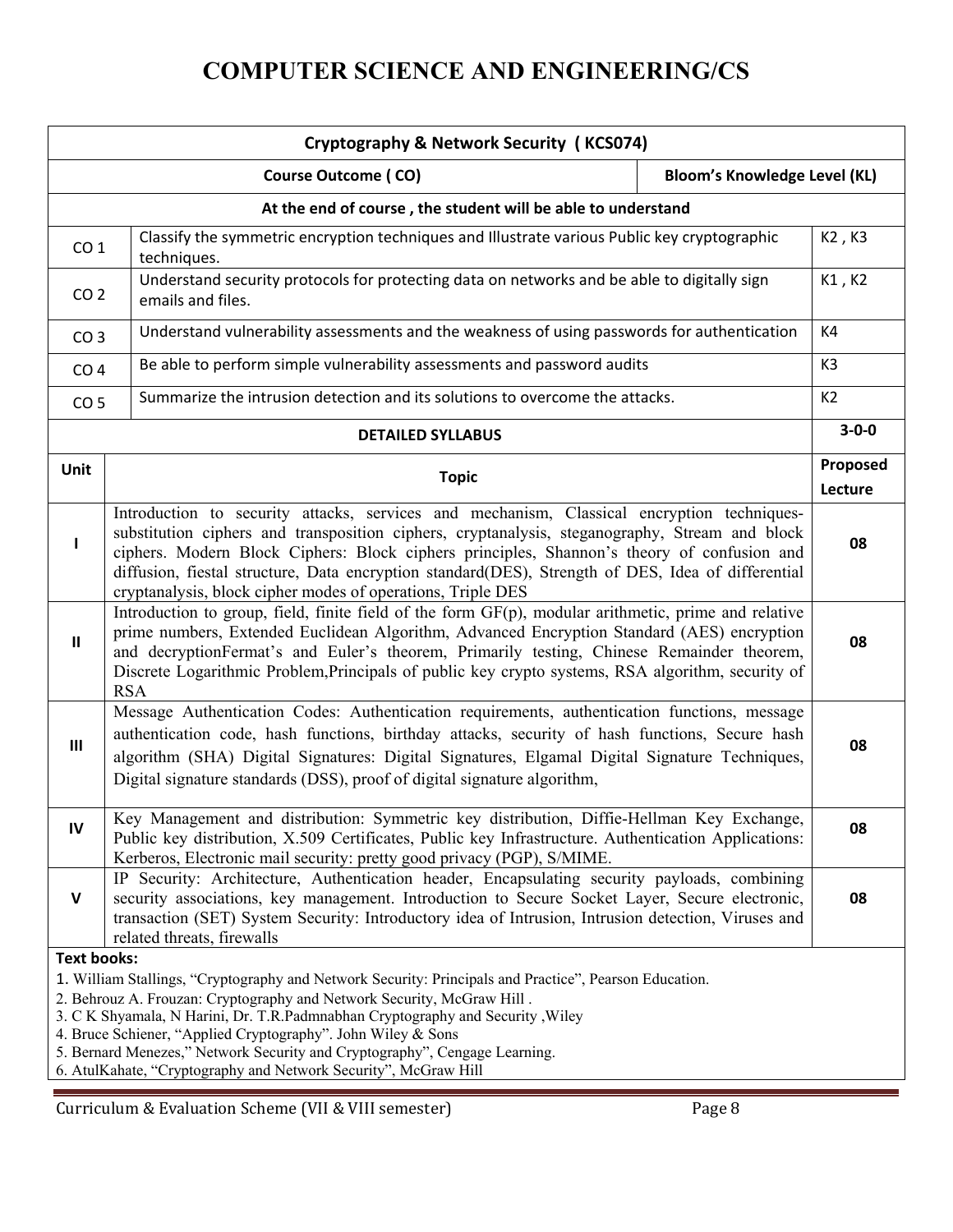| Design & Development Of Applications (KCS075)          |                                                                                                                                                                                                                                                                                                                                                                                                                                                                                      |                            |  |  |
|--------------------------------------------------------|--------------------------------------------------------------------------------------------------------------------------------------------------------------------------------------------------------------------------------------------------------------------------------------------------------------------------------------------------------------------------------------------------------------------------------------------------------------------------------------|----------------------------|--|--|
|                                                        | <b>Bloom's Knowledge Level (KL)</b><br><b>Course Outcome (CO)</b>                                                                                                                                                                                                                                                                                                                                                                                                                    |                            |  |  |
|                                                        | At the end of course, the student will be able to understand                                                                                                                                                                                                                                                                                                                                                                                                                         |                            |  |  |
| CO <sub>1</sub>                                        | Be exposed to technology and business trends impacting mobile applications                                                                                                                                                                                                                                                                                                                                                                                                           | $\rm K1$ , $\rm K2$        |  |  |
|                                                        | Be competent with the characterization and architecture of mobile applications.<br>CO <sub>2</sub>                                                                                                                                                                                                                                                                                                                                                                                   |                            |  |  |
| CO <sub>3</sub>                                        | Be competent with understanding enterprise scale requirements of mobile applications.                                                                                                                                                                                                                                                                                                                                                                                                | K1, K2                     |  |  |
| CO <sub>4</sub>                                        | Be competent with designing and developing mobile applications using one application<br>development framework.                                                                                                                                                                                                                                                                                                                                                                       | K3                         |  |  |
| CO <sub>5</sub>                                        | Be exposed to Android and iOS platforms to develop the mobile applications                                                                                                                                                                                                                                                                                                                                                                                                           | K1, K2                     |  |  |
|                                                        | <b>DETAILED SYLLABUS</b>                                                                                                                                                                                                                                                                                                                                                                                                                                                             | $3 - 0 - 0$                |  |  |
| Unit                                                   | <b>Topic</b>                                                                                                                                                                                                                                                                                                                                                                                                                                                                         | <b>Proposed</b><br>Lecture |  |  |
| $\bf{I}$                                               | <b>INTRODUCTION:</b> Introduction to mobile applications - Embedded systems - Market and<br>business drivers for mobile applications - Publishing and delivery of mobile applications -<br>Requirements gathering and validation for mobile applications                                                                                                                                                                                                                             | 08                         |  |  |
| $\mathbf{I}$                                           | BASIC DESIGN: Introduction - Basics of embedded systems design - Embedded OS - Design<br>constraints for mobile applications, both hardware and software related - Architecting mobile<br>applications - User interfaces for mobile applications - touch events and gestures - Achieving<br>quality constraints - performance, usability, security, availability and modifiability                                                                                                   | 08                         |  |  |
| III                                                    | ADVANCED DESIGN: Designing applications with multimedia and web access capabilities -<br>Integration with GPS and social media networking applications - Accessing applications hosted in a<br>cloud computing environment - Design patterns for mobile applications.                                                                                                                                                                                                                | 08                         |  |  |
| IV                                                     | TECHNOLOGY I - ANDROID: Introduction - Establishing the development environment -<br>Android architecture - Activities and views - Interacting with UI - Persisting data using SQLite -<br>Packaging and deployment - Interaction with server side applications - Using Google Maps, GPS<br>and Wi-Fi - Integration with social media applications.                                                                                                                                  | 08                         |  |  |
| $\bf{V}$                                               | TECHNOLOGY II $-iOS$ : Introduction to Objective C – iOS features – UI implementation – Touch<br>frameworks – Data persistence using Core Data and SQLite – Location aware applications using<br>Core Location and Map Kit - Integrating calendar and address book with social media application -<br>Using Wi-Fi - iPhone marketplace. Swift: Introduction to Swift, features of swift                                                                                              | 08                         |  |  |
| <b>Text books:</b><br>1.<br>2.<br>3.<br>4.<br>5.<br>6. | Charlie Collins, Michael Galpin and Matthias Kappler, "Android in Practice", DreamTech, 2012<br>AnubhavPradhan, Anil V Despande Composing Mobile Apps, Learn, explore, apply<br>James Dovey and Ash Furrow, "Beginning Objective C", Apress, 2012<br>Jeff McWherter and Scott Gowell, "Professional Mobile Application Development", Wrox, 2012<br>David Mark, Jack Nutting, Jeff LaMarche and Frederic Olsson, "Beginning iOS<br>Development: Exploring the iOS SDK", Apress, 2013. |                            |  |  |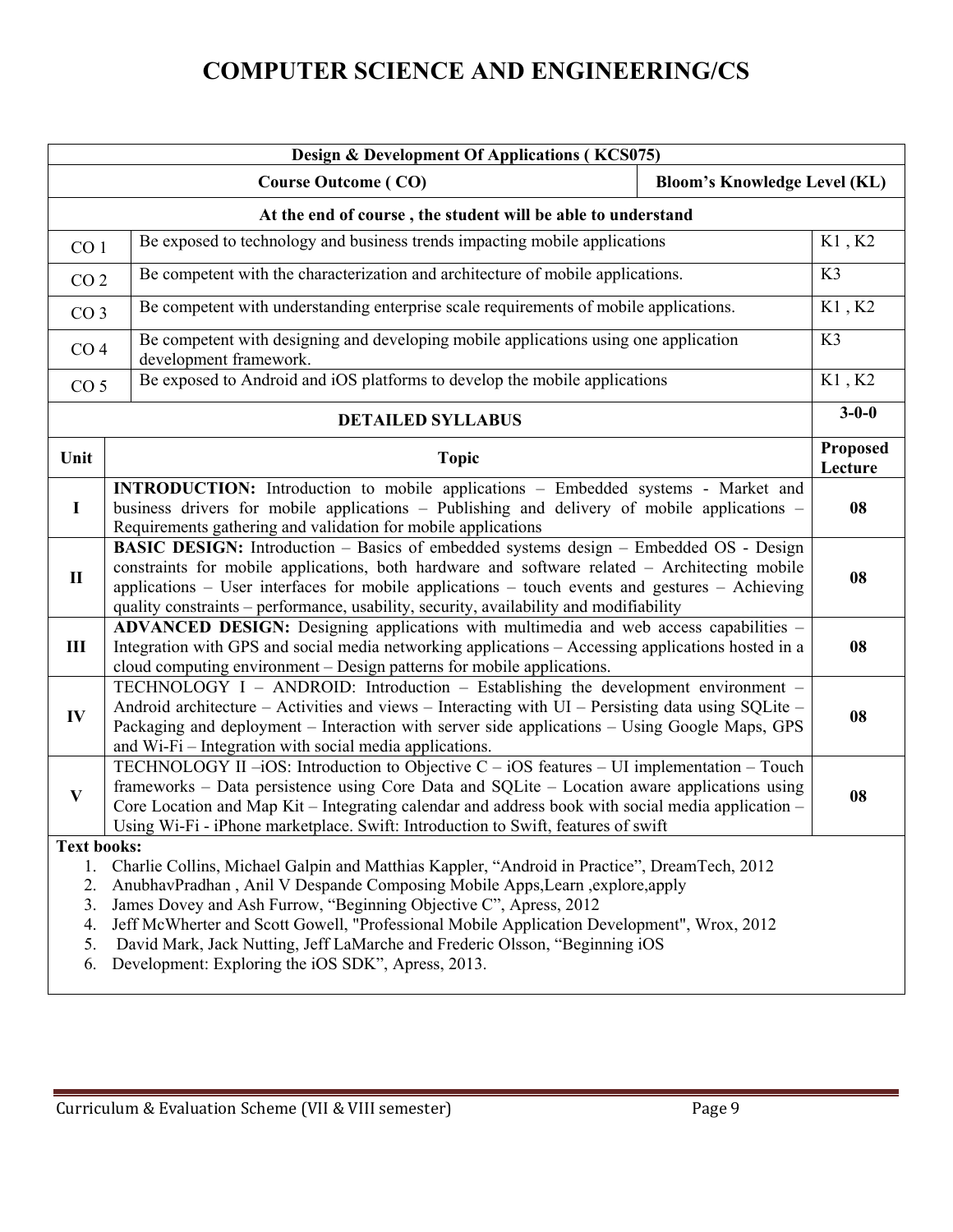| <b>Software Testing (KCS076)</b>                                                                                                                                                                                                                                                                                                                                                                                                                                                                                                                                                                                                            |                                                                                                                                                                                                                                                                                                                                                                                                                                                                                                                                                                                                              |                                     |                            |  |  |
|---------------------------------------------------------------------------------------------------------------------------------------------------------------------------------------------------------------------------------------------------------------------------------------------------------------------------------------------------------------------------------------------------------------------------------------------------------------------------------------------------------------------------------------------------------------------------------------------------------------------------------------------|--------------------------------------------------------------------------------------------------------------------------------------------------------------------------------------------------------------------------------------------------------------------------------------------------------------------------------------------------------------------------------------------------------------------------------------------------------------------------------------------------------------------------------------------------------------------------------------------------------------|-------------------------------------|----------------------------|--|--|
|                                                                                                                                                                                                                                                                                                                                                                                                                                                                                                                                                                                                                                             | <b>Course Outcome (CO)</b>                                                                                                                                                                                                                                                                                                                                                                                                                                                                                                                                                                                   | <b>Bloom's Knowledge Level (KL)</b> |                            |  |  |
|                                                                                                                                                                                                                                                                                                                                                                                                                                                                                                                                                                                                                                             | At the end of course, the student will be able to understand                                                                                                                                                                                                                                                                                                                                                                                                                                                                                                                                                 |                                     |                            |  |  |
| CO <sub>1</sub>                                                                                                                                                                                                                                                                                                                                                                                                                                                                                                                                                                                                                             | Have an ability to apply software testing knowledge and engineering methods.                                                                                                                                                                                                                                                                                                                                                                                                                                                                                                                                 |                                     |                            |  |  |
| CO <sub>2</sub>                                                                                                                                                                                                                                                                                                                                                                                                                                                                                                                                                                                                                             | Have an ability to design and conduct a software test process for a software testing project.                                                                                                                                                                                                                                                                                                                                                                                                                                                                                                                |                                     | K3, K4                     |  |  |
| CO <sub>3</sub>                                                                                                                                                                                                                                                                                                                                                                                                                                                                                                                                                                                                                             | Have an ability to identify the needs of software test automation, and define and develop a test<br>tool to support test automation.                                                                                                                                                                                                                                                                                                                                                                                                                                                                         |                                     | K1, K2                     |  |  |
| CO <sub>4</sub>                                                                                                                                                                                                                                                                                                                                                                                                                                                                                                                                                                                                                             | Have an ability understand and identify various software testing problems, and solve these<br>problems by designing and selecting software test models, criteria, strategies, and methods.                                                                                                                                                                                                                                                                                                                                                                                                                   |                                     | K1, K2                     |  |  |
| CO <sub>5</sub>                                                                                                                                                                                                                                                                                                                                                                                                                                                                                                                                                                                                                             | Have basic understanding and knowledge of contemporary issues in software testing, such as<br>component-based software testing problems.                                                                                                                                                                                                                                                                                                                                                                                                                                                                     |                                     | K2                         |  |  |
|                                                                                                                                                                                                                                                                                                                                                                                                                                                                                                                                                                                                                                             | <b>DETAILED SYLLABUS</b>                                                                                                                                                                                                                                                                                                                                                                                                                                                                                                                                                                                     |                                     | $3 - 0 - 0$                |  |  |
| Unit                                                                                                                                                                                                                                                                                                                                                                                                                                                                                                                                                                                                                                        | <b>Topic</b>                                                                                                                                                                                                                                                                                                                                                                                                                                                                                                                                                                                                 |                                     | <b>Proposed</b><br>Lecture |  |  |
| $\mathbf I$                                                                                                                                                                                                                                                                                                                                                                                                                                                                                                                                                                                                                                 | Review of Software Engineering: Overview of Software Evolution, SDLC, Testing Process,<br>Terminologies in Testing: Error, Fault, Failure, Verification, Validation, Difference Between<br>Verification and Validation, Test Cases, Testing Suite, Test , Oracles, Impracticality of Testing<br>All Data; Impracticality of Testing AllPaths. Verification: Verification Methods, SRS<br>Verification, Source Code Reviews, User Documentation Verification, Software, Project Audit,<br>Tailoring Software Quality Assurance Program by Reviews, Walkthrough, Inspection and<br><b>Configuration Audits</b> |                                     | 08                         |  |  |
| $\mathbf{I}$                                                                                                                                                                                                                                                                                                                                                                                                                                                                                                                                                                                                                                | Functional Testing: Boundary Value Analysis, Equivalence Class Testing, Decision Table<br>Based Testing, Cause Effect Graphing Technique. Structural Testing: Control Flow Testing,<br>Path Testing, Independent Paths, Generation of Graph from Program, Identification of<br>Independent Paths, Cyclomatic Complexity, Data Flow Testing, Mutation Testing                                                                                                                                                                                                                                                 |                                     | 08                         |  |  |
| $\mathbf{III}$                                                                                                                                                                                                                                                                                                                                                                                                                                                                                                                                                                                                                              | Regression Testing: What is Regression Testing? Regression Test cases selection, Reducing the<br>number of test cases, Code coverage prioritization technique. Reducing the number of test<br>cases: Prioritization guidelines, Priority category, Scheme, Risk Analysis                                                                                                                                                                                                                                                                                                                                     |                                     | 08                         |  |  |
| IV                                                                                                                                                                                                                                                                                                                                                                                                                                                                                                                                                                                                                                          | Software Testing Activities: Levels of Testing, Debugging, Testing techniques and their<br>applicability, Exploratory Testing Automated Test Data Generation: Test Data, Approaches to<br>test data generation, test data generation using genetic algorithm, Test Data Generation Tools,<br>Software Testing Tools, and Software test Plan.                                                                                                                                                                                                                                                                 |                                     | 08                         |  |  |
| V                                                                                                                                                                                                                                                                                                                                                                                                                                                                                                                                                                                                                                           | Object Oriented Testing: Definition, Issues, Class Testing, Object Oriented Integration and<br>System Testing. Testing Web Applications: Web Testing, User Interface Testing, Usability<br>Testing, Security Testing, Performance Testing, Database testing, Post Deployment Testing                                                                                                                                                                                                                                                                                                                         |                                     | 08                         |  |  |
| <b>Text books:</b><br>Yogesh Singh, "Software Testing", Cambridge University Press, New York, 2012<br>1.<br>K.K. Aggarwal & Yogesh Singh, "Software Engineering", New Age International Publishers, New Delhi, 2003.<br>Roger S. Pressman, "Software Engineering - A Practitioner's Approach", Fifth Edition, McGraw-Hill International Edition,<br>3.<br>New Delhi, 2001.<br>Marc Roper, "Software Testing", McGraw-Hill Book Co., London, 1994.<br>4.<br>M.C. Trivedi, Software Testing & Audit, Khanna Publishing House 6. Boris Beizer, "Software System Testing and Quality<br>5.<br>Assurance", Van Nostrand Reinhold, New York, 1984 |                                                                                                                                                                                                                                                                                                                                                                                                                                                                                                                                                                                                              |                                     |                            |  |  |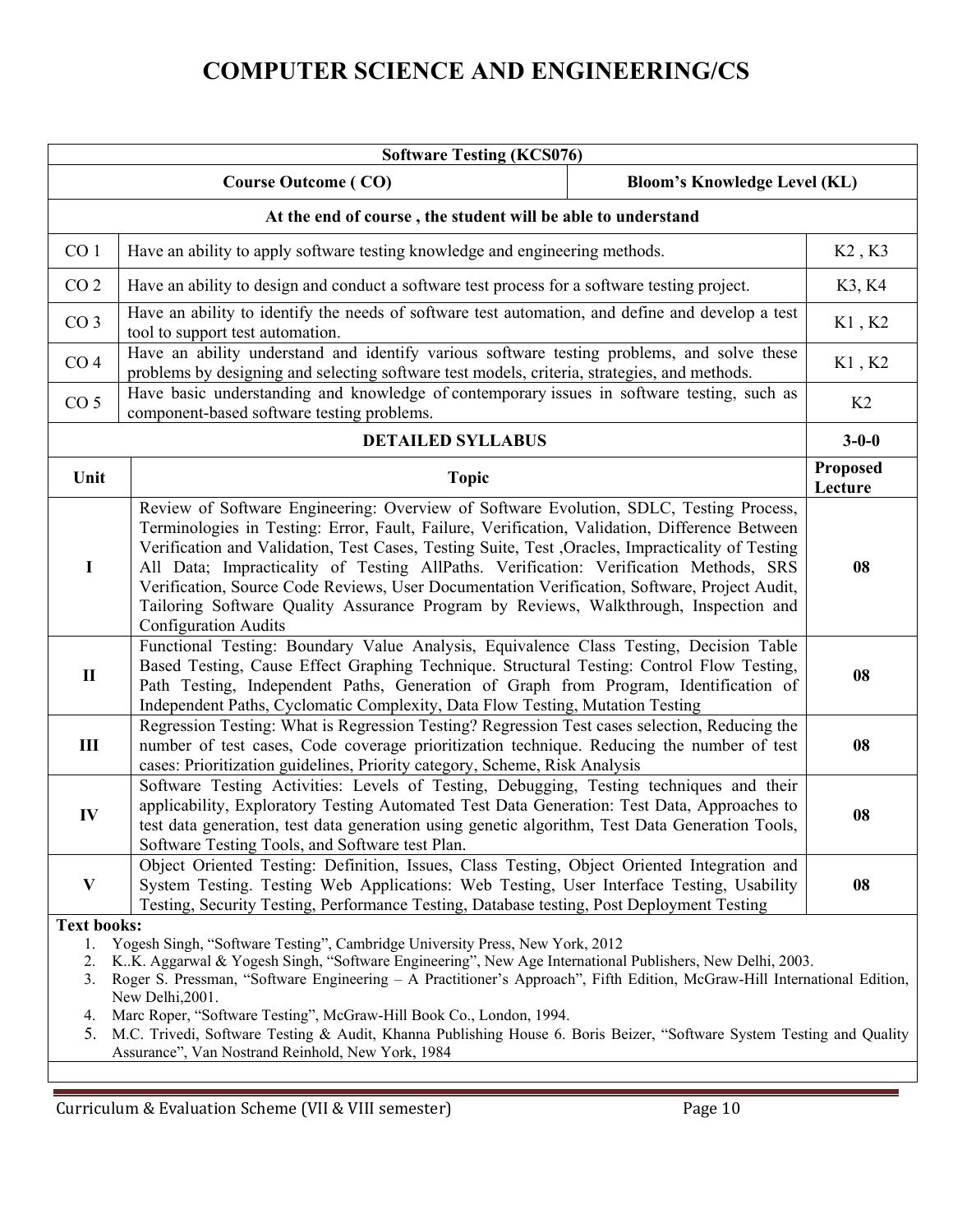| <b>DISTRIBUTED SYSTEM (KCS077)</b> |                                                                                                                                                                                                                                                                                                                                                                                                                                                                                                                                                              |                     |  |  |  |
|------------------------------------|--------------------------------------------------------------------------------------------------------------------------------------------------------------------------------------------------------------------------------------------------------------------------------------------------------------------------------------------------------------------------------------------------------------------------------------------------------------------------------------------------------------------------------------------------------------|---------------------|--|--|--|
|                                    | <b>Course Outcome (CO)</b><br><b>Bloom's Knowledge Level (KL)</b>                                                                                                                                                                                                                                                                                                                                                                                                                                                                                            |                     |  |  |  |
|                                    | At the end of course, the student will be able to understand                                                                                                                                                                                                                                                                                                                                                                                                                                                                                                 |                     |  |  |  |
| CO <sub>1</sub>                    | To provide hardware and software issues in modern distributed systems.                                                                                                                                                                                                                                                                                                                                                                                                                                                                                       | K1, K2              |  |  |  |
| CO <sub>2</sub>                    | To get knowledge in distributed architecture, naming, synchronization, consistency and replication, fault<br>tolerance, security, and distributed file systems.                                                                                                                                                                                                                                                                                                                                                                                              | K <sub>2</sub>      |  |  |  |
| CO <sub>3</sub>                    | To analyze the current popular distributed systems such as peer-to-peer (P2P) systems will also be analyzed.                                                                                                                                                                                                                                                                                                                                                                                                                                                 | K4                  |  |  |  |
| CO <sub>4</sub>                    | To know about Shared Memory Techniques and have Sufficient knowledge about file access                                                                                                                                                                                                                                                                                                                                                                                                                                                                       | K1                  |  |  |  |
| CO <sub>5</sub>                    | Have knowledge of Synchronization and Deadlock.                                                                                                                                                                                                                                                                                                                                                                                                                                                                                                              | K1                  |  |  |  |
|                                    | <b>DETAILED SYLLABUS</b>                                                                                                                                                                                                                                                                                                                                                                                                                                                                                                                                     | $3 - 0 - 0$         |  |  |  |
| Unit                               | <b>Topic</b>                                                                                                                                                                                                                                                                                                                                                                                                                                                                                                                                                 | Proposed<br>Lecture |  |  |  |
| 1                                  | Characterization of Distributed Systems: Introduction, Examples of distributed Systems, Resource sharing<br>and the Web Challenges. Architectural models, Fundamental Models. Theoretical Foundation for Distributed<br>System: Limitation of Distributed system, absence of global clock, shared memory, Logical clocks<br>Lamport's & vectors logical clocks. Concepts in Message Passing Systems: causal order, total order, total<br>causal order, Techniques for Message Ordering, Causal ordering of messages, global state, termination<br>detection. | 08                  |  |  |  |
| П                                  | Distributed Mutual Exclusion: Classification of distributed mutual exclusion, requirement of mutual<br>exclusion theorem, Token based and non token based algorithms, performance metric for distributed mutual<br>exclusion algorithms. Distributed Deadlock Detection: system model, resource Vs communication deadlocks,<br>deadlock prevention, avoidance, detection & resolution, centralized dead lock detection, distributed dead lock<br>detection, path pushing algorithms, edge chasing algorithms.                                                | 08                  |  |  |  |
| $\mathbf{III}$                     | Agreement Protocols: Introduction, System models, classification of Agreement Problem, Byzantine<br>agreement problem, Consensus problem, Interactive consistency Problem, Solution to Byzantine Agreement<br>problem, Application of Agreement problem, Atomic Commit in Distributed Database system. Distributed<br>Resource Management: Issues in distributed File Systems, Mechanism for building distributed file systems,<br>Design issues in Distributed Shared Memory, Algorithm for Implementation of Distributed Shared Memory.                    | 08                  |  |  |  |
| IV                                 | Failure Recovery in Distributed Systems: Concepts in Backward and Forward recovery, Recovery in<br>Concurrent systems, Obtaining consistent Checkpoints, Recovery in Distributed Database Systems. Fault<br>Tolerance: Issues in Fault Tolerance, Commit Protocols, Voting protocols, Dynamic voting protocols                                                                                                                                                                                                                                               | 08                  |  |  |  |
| V                                  | Transactions and Concurrency Control: Transactions, Nested transactions, Locks, Optimistic Concurrency<br>control, Timestamp ordering, Comparison of methods for concurrency control. Distributed Transactions: Flat<br>and nested distributed transactions, Atomic Commit protocols, Concurrency control in distributed<br>transactions, Distributed deadlocks, Transaction recovery. Replication: System model and group<br>communication, Fault - tolerant services, highly available services, Transactions with replicated data.                        | 08                  |  |  |  |
|                                    | <b>Text books:</b>                                                                                                                                                                                                                                                                                                                                                                                                                                                                                                                                           |                     |  |  |  |
| 1.                                 | Singhal & Shivaratri, "Advanced Concept in Operating Systems", McGraw Hill                                                                                                                                                                                                                                                                                                                                                                                                                                                                                   |                     |  |  |  |
| 2.<br>3.                           | Ramakrishna, Gehrke," Database Management Systems", McGraw Hill<br>Vijay K.Garg Elements of Distributed Computing, Wiley                                                                                                                                                                                                                                                                                                                                                                                                                                     |                     |  |  |  |
| 4.                                 | Coulouris, Dollimore, Kindberg, "Distributed System: Concepts and Design", Pearson Education 5.                                                                                                                                                                                                                                                                                                                                                                                                                                                              |                     |  |  |  |
|                                    | Tenanuanbaum, Steen," Distributed Systems", PHI                                                                                                                                                                                                                                                                                                                                                                                                                                                                                                              |                     |  |  |  |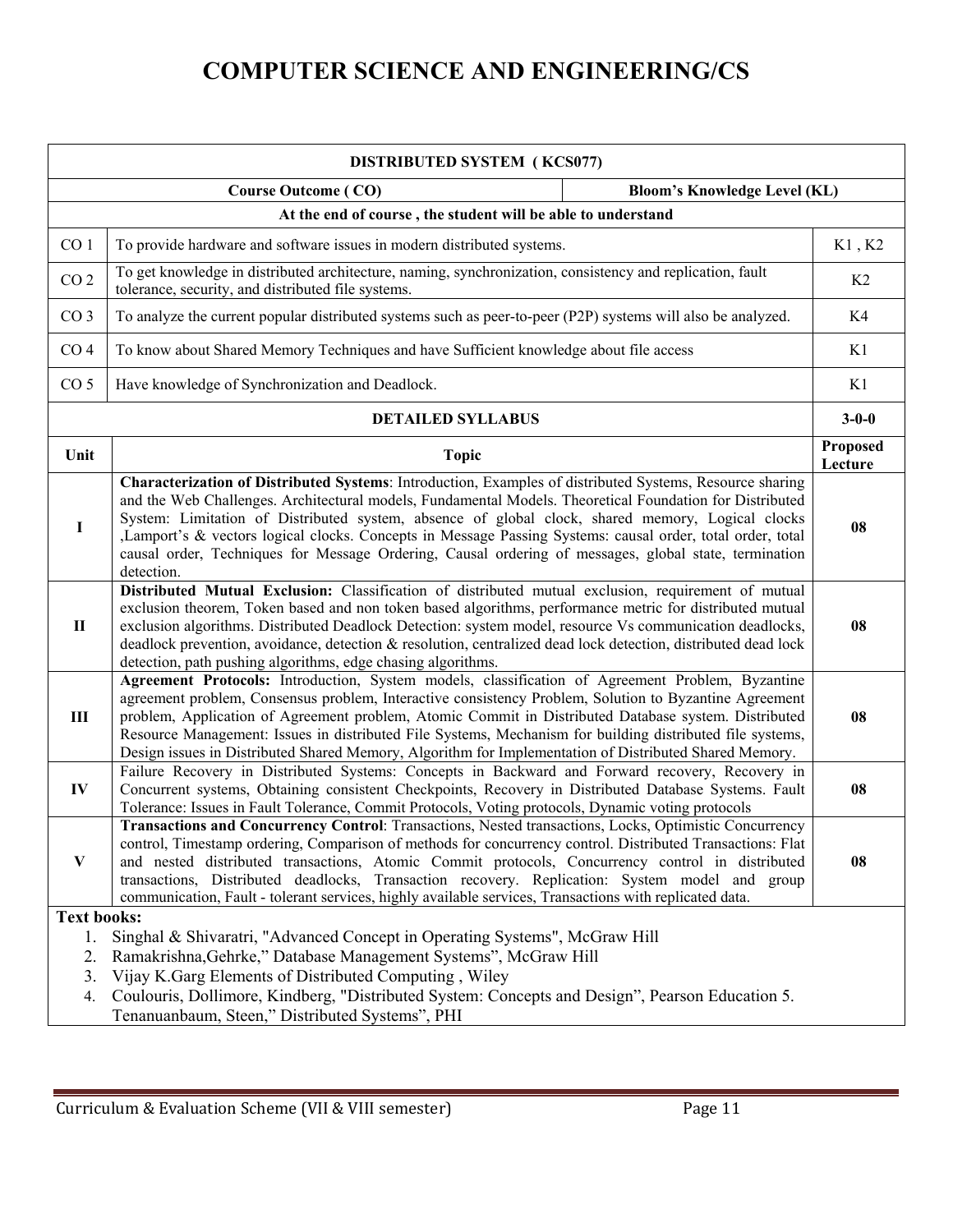| Deep Learning (KCS078)                                                            |                                                                                                                                                                                                                                                                                                                                                                               |                                     |                                 |  |  |
|-----------------------------------------------------------------------------------|-------------------------------------------------------------------------------------------------------------------------------------------------------------------------------------------------------------------------------------------------------------------------------------------------------------------------------------------------------------------------------|-------------------------------------|---------------------------------|--|--|
|                                                                                   | <b>Course Outcome (CO)</b>                                                                                                                                                                                                                                                                                                                                                    | <b>Bloom's Knowledge Level (KL)</b> |                                 |  |  |
|                                                                                   | At the end of course, the student will be able :                                                                                                                                                                                                                                                                                                                              |                                     |                                 |  |  |
| CO <sub>1</sub>                                                                   | To present the mathematical, statistical and computational challenges of building neural<br>networks                                                                                                                                                                                                                                                                          |                                     | $\mathrm{K}_1$ , $\mathrm{K}_2$ |  |  |
| CO <sub>2</sub>                                                                   | To study the concepts of deep learning                                                                                                                                                                                                                                                                                                                                        |                                     | $\mathrm{K}_1$ , $\mathrm{K}_2$ |  |  |
| CO <sub>3</sub>                                                                   | To introduce dimensionality reduction techniques                                                                                                                                                                                                                                                                                                                              |                                     | $K_2$                           |  |  |
| CO <sub>4</sub>                                                                   | To enable the students to know deep learning techniques to support real-time applications                                                                                                                                                                                                                                                                                     |                                     | $K_2$ , $K_3$                   |  |  |
| CO <sub>5</sub>                                                                   | To examine the case studies of deep learning techniques                                                                                                                                                                                                                                                                                                                       |                                     | $K_3, K_6$                      |  |  |
|                                                                                   | <b>DETAILED SYLLABUS</b>                                                                                                                                                                                                                                                                                                                                                      |                                     | $3 - 0 - 0$                     |  |  |
| Unit                                                                              | <b>Topic</b>                                                                                                                                                                                                                                                                                                                                                                  |                                     | <b>Proposed</b><br>Lecture      |  |  |
| $\mathbf I$                                                                       | INTRODUCTION : Introduction to machine learning- Linear models (SVMs and Perceptrons,<br>logistic regression)- Intro to Neural Nets: What a shallow network computes- Training a network:<br>loss functions, back propagation and stochastic gradient descent- Neural networks as universal<br>function approximates                                                          |                                     | 08                              |  |  |
| $\mathbf{I}$                                                                      | DEEP NETWORKS : History of Deep Learning- A Probabilistic Theory of Deep Learning-<br>Backpropagation and regularization, batch normalization- VC Dimension and Neural Nets-Deep Vs<br>Shallow Networks-Convolutional Networks- Generative Adversarial Networks (GAN), Semi-<br>supervised Learning                                                                           |                                     | 08                              |  |  |
| III                                                                               | DIMENTIONALITY REDUCTION 9 Linear (PCA, LDA) and manifolds, metric learning - Auto<br>encoders and dimensionality reduction in networks - Introduction to Convnet - Architectures -<br>AlexNet, VGG, Inception, ResNet - Training a Convnet: weights initialization, batch<br>normalization, hyper parameter optimization                                                     |                                     | 08                              |  |  |
| IV                                                                                | OPTIMIZATION AND GENERALIZATION : Optimization in deep learning- Non-convex<br>optimization for deep networks- Stochastic Optimization Generalization in neural networks- Spatial<br>Transformer Networks- Recurrent networks, LSTM - Recurrent Neural Network Language<br>Models- Word-Level RNNs & Deep Reinforcement Learning - Computational & Artificial<br>Neuroscience |                                     | 08                              |  |  |
| $\mathbf{V}$                                                                      | CASE STUDY AND APPLICATIONS : Image net- Detection-Audio Wave Net-Natural Language<br>Processing Word2Vec - Joint Detection-Bioinformatics- Face Recognition- Scene Understanding-<br><b>Gathering Image Captions</b>                                                                                                                                                         |                                     | 08                              |  |  |
|                                                                                   | <b>Text books:</b>                                                                                                                                                                                                                                                                                                                                                            |                                     |                                 |  |  |
|                                                                                   | 1. Cosma Rohilla Shalizi, Advanced Data Analysis from an Elementary Point of View, 2015.                                                                                                                                                                                                                                                                                      |                                     |                                 |  |  |
|                                                                                   | 2. Deng & Yu, Deep Learning: Methods and Applications, Now Publishers, 2013.                                                                                                                                                                                                                                                                                                  |                                     |                                 |  |  |
|                                                                                   | 3. Ian Goodfellow, Yoshua Bengio, Aaron Courville, Deep Learning, MIT Press, 2016.                                                                                                                                                                                                                                                                                            |                                     |                                 |  |  |
| 4. Michael Nielsen, Neural Networks and Deep Learning, Determination Press, 2015. |                                                                                                                                                                                                                                                                                                                                                                               |                                     |                                 |  |  |
|                                                                                   |                                                                                                                                                                                                                                                                                                                                                                               |                                     |                                 |  |  |
| Mapping with MOOCS: https://onlinecourses.nptel.ac.in/noc18_cs41/preview          |                                                                                                                                                                                                                                                                                                                                                                               |                                     |                                 |  |  |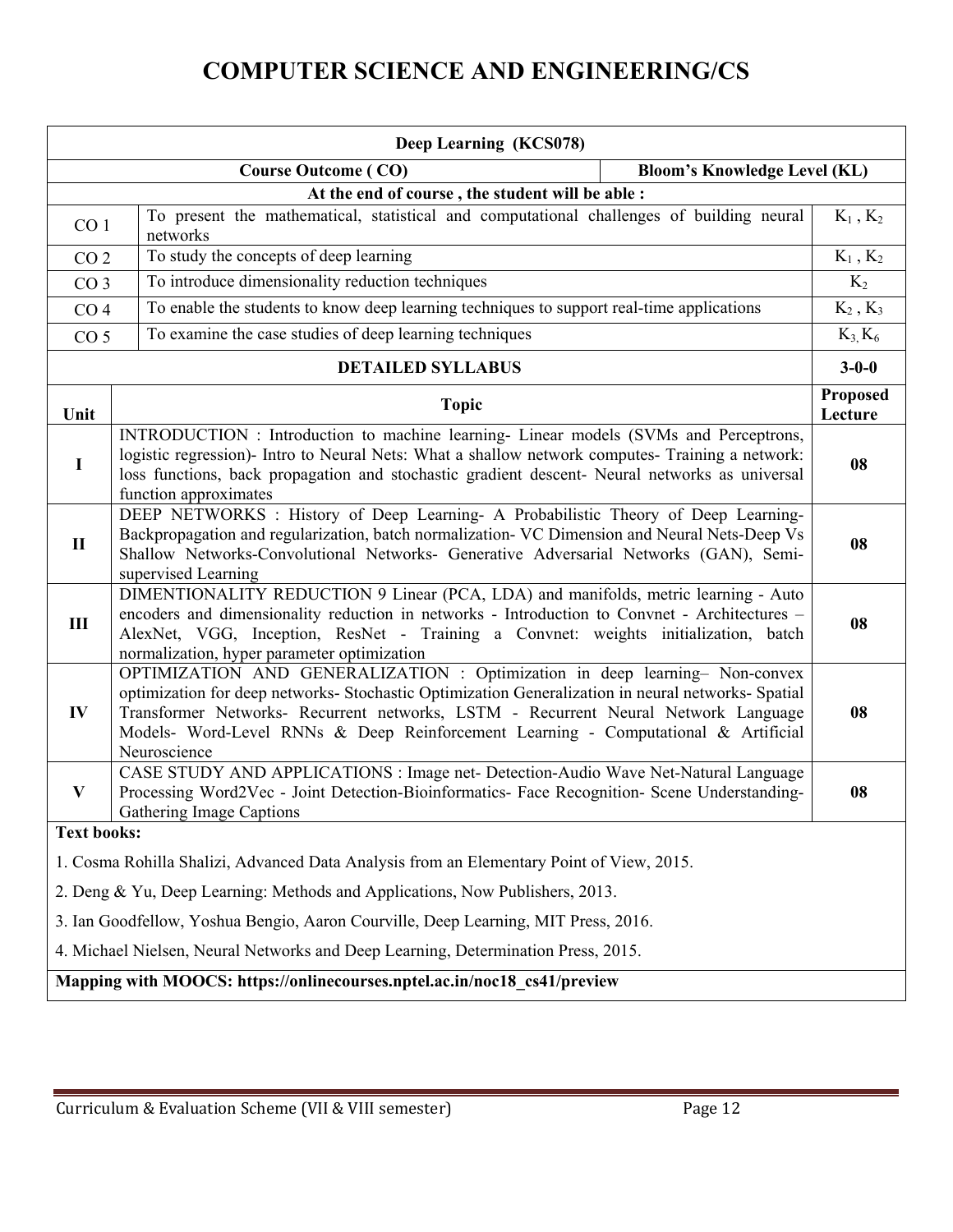| <b>Service Oriented Architecture (KCS079)</b> |                                                                                                                                                                                                                                                                                                                                                                                                                                                                                                                                                                                             |                            |  |  |
|-----------------------------------------------|---------------------------------------------------------------------------------------------------------------------------------------------------------------------------------------------------------------------------------------------------------------------------------------------------------------------------------------------------------------------------------------------------------------------------------------------------------------------------------------------------------------------------------------------------------------------------------------------|----------------------------|--|--|
|                                               | <b>Course Outcome (CO)</b><br><b>Bloom's Knowledge Level (KL)</b>                                                                                                                                                                                                                                                                                                                                                                                                                                                                                                                           |                            |  |  |
|                                               | At the end of course, the student will be able :                                                                                                                                                                                                                                                                                                                                                                                                                                                                                                                                            |                            |  |  |
| CO <sub>1</sub>                               | Comprehend the need for SOA and its systematic evolution.                                                                                                                                                                                                                                                                                                                                                                                                                                                                                                                                   | K1, K2                     |  |  |
| CO <sub>2</sub>                               | Apply SOA technologies to enterprise domain.                                                                                                                                                                                                                                                                                                                                                                                                                                                                                                                                                | K3                         |  |  |
| CO <sub>3</sub>                               | Design and analyze various SOA patterns and techniques.                                                                                                                                                                                                                                                                                                                                                                                                                                                                                                                                     | K4                         |  |  |
| CO <sub>4</sub>                               | Compare and evaluate best strategies and practices of SOA.                                                                                                                                                                                                                                                                                                                                                                                                                                                                                                                                  | K2                         |  |  |
| CO <sub>5</sub>                               | Understand the business case for SOA                                                                                                                                                                                                                                                                                                                                                                                                                                                                                                                                                        | K1                         |  |  |
|                                               | <b>DETAILED SYLLABUS</b>                                                                                                                                                                                                                                                                                                                                                                                                                                                                                                                                                                    | $3 - 0 - 0$                |  |  |
| Unit                                          | <b>Topic</b>                                                                                                                                                                                                                                                                                                                                                                                                                                                                                                                                                                                | <b>Proposed</b><br>Lecture |  |  |
| $\mathbf I$                                   | Introduction: SOA and MSA Basics: Service Orientation in Daily Life, Evolution of SOA and<br>MSA. Service oriented Architecture and Microservices architecture – Drivers for SOA, Dimensions<br>of SOA, Conceptual Model of SOA, Standards and Guidelines for SOA, Emergence of MSA.<br>Enterprise-Wide SOA: Considerations for Enterprise-wide SOA, Strawman Architecture for<br>Enterprise-wide SOA, Enterprise SOA Reference Architecture, Object-oriented Analysis and<br>Design (OOAD) Process, Service-oriented Analysis and Design (SOAD) Process, SOA<br>Methodology for Enterprise | 08                         |  |  |
| $\mathbf{I}$                                  | Service-Oriented Applications: Considerations for Service-oriented Applications, Patterns for<br>SOA, Pattern-based Architecture for Service-oriented Applications, Composite Applications,<br>Composite Application Programming Model.<br>Service-Oriented Analysis and Design: Need for Models, Principles of Service Design,<br>Nonfunctional Properties for Services, Design of Activity Services (or Business Services), Design<br>of Data Services, Design of Client Services, Design of Business Process Services.                                                                   | 08                         |  |  |
| $\rm III$                                     | Technologies for SOA: Technologies for Service Enablement, Technologies for Service<br>Integration, Technologies for Service Orchestration.<br><b>SOA Governance and Implementation:</b> Strategic Architecture Governance, Service Design-time<br>Governance, Service Run-time Governance, Approach for Enterprise-wide SOA Implementation.                                                                                                                                                                                                                                                | 08                         |  |  |
| IV                                            | Big Data and SOA: Concepts, Big Data and its characteristics, Technologies for Big Data,<br>Service-orientation for Big Data Solutions.<br>Business Case for SOA: Stakeholder Objectives, Benefits of SOA, Cost Savings, Return on<br>Investment (ROI), Build a Case for SOA                                                                                                                                                                                                                                                                                                                | 08                         |  |  |
| $\mathbf{V}$                                  | SOA Best Practices: SOA Strategy - Best Practices, SOA Development - Best Practices, SOA<br>Governance – Best Practices.<br>EA and SOA for Business and IT Alignment: Enterprise Architecture, Need for Business and It<br>Alignment, EA and SOA for Business and It Alignment                                                                                                                                                                                                                                                                                                              | 08                         |  |  |
| <b>Text books:</b><br>1.<br>2.                | Shankar Kambhampaty; Service - Oriented Architecture & Microservices Architecture: For Enterprise, Cloud, Big Data and<br>Mobile; Wiley; 3rd Edition; 2018; ISBN: 9788126564064.<br>Icon Group International; The 2018-2023 World Outlook for Service-Oriented Architecture (SOA) Software and Services;<br>ICON Group International; 1st Edition, 2017; ASIN: B06WGPN8YD.                                                                                                                                                                                                                  |                            |  |  |
| 3.<br>4.                                      | Thomas Erl; Service Oriented Architecture Concepts Technology & Design; Pearson Education Limited; 2015; ISBN-13:<br>9788131714904.<br>Guido Schmutz, Peter Welkenbach, Daniel Liebhart; Service Oriented Architecture An Integration Blueprint; Shroff<br>Publishers & Distributors; 2010; ISBN-13: 9789350231081                                                                                                                                                                                                                                                                          |                            |  |  |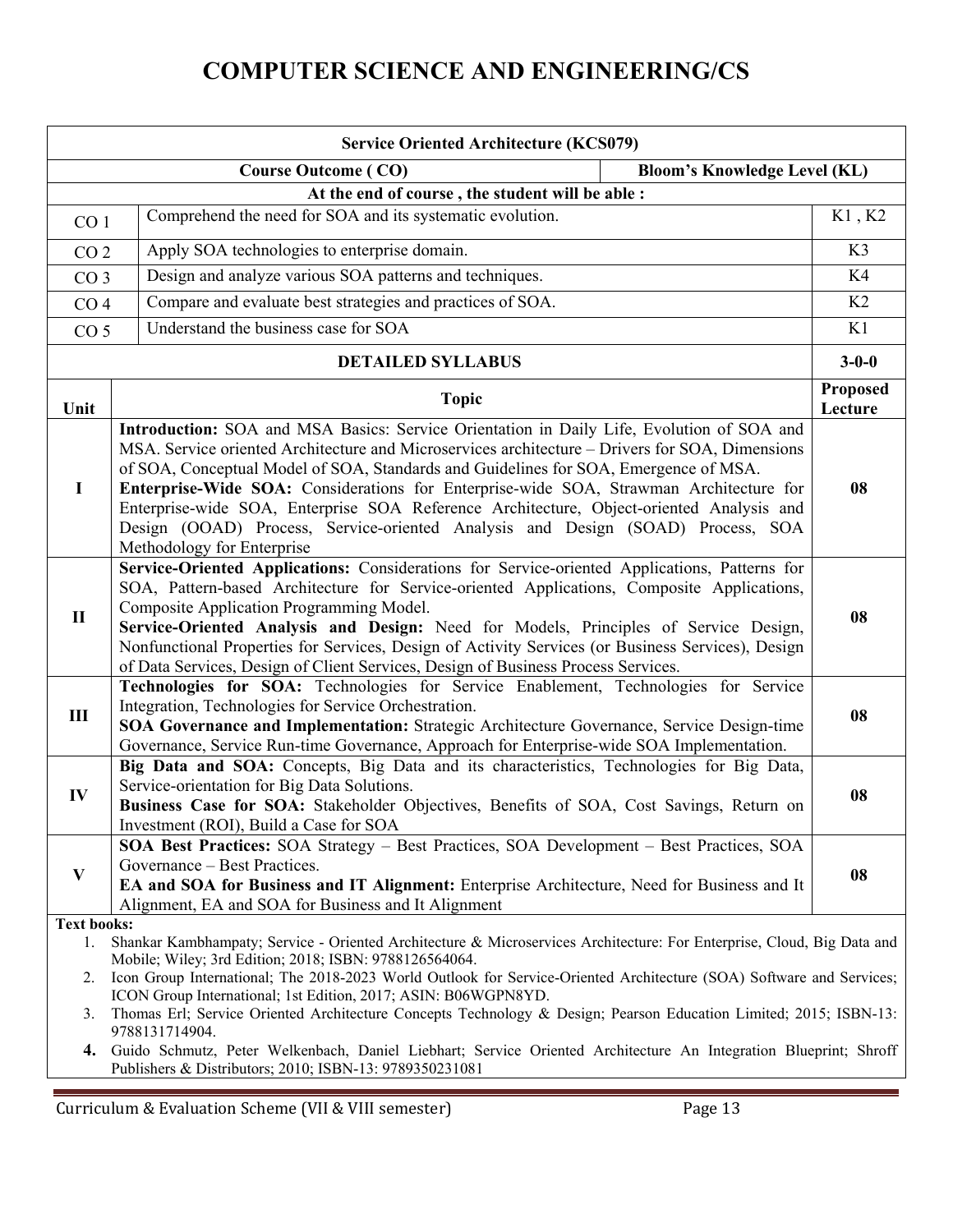| <b>Quantum Computing (KCS710)</b>                                                                                                                                                                        |                                                                                                                                                                                                                                                                                                                                                                                                                    |                                 |  |  |
|----------------------------------------------------------------------------------------------------------------------------------------------------------------------------------------------------------|--------------------------------------------------------------------------------------------------------------------------------------------------------------------------------------------------------------------------------------------------------------------------------------------------------------------------------------------------------------------------------------------------------------------|---------------------------------|--|--|
|                                                                                                                                                                                                          | <b>Bloom's Knowledge Level (KL)</b><br><b>Course Outcome (CO)</b>                                                                                                                                                                                                                                                                                                                                                  |                                 |  |  |
|                                                                                                                                                                                                          | At the end of course, the student will be able to understand                                                                                                                                                                                                                                                                                                                                                       |                                 |  |  |
| CO <sub>1</sub>                                                                                                                                                                                          | Distinguish problems of different computational complexity and explain why certain problems<br>are rendered tractable by quantum computation with reference to the relevant concepts in<br>quantum theory.                                                                                                                                                                                                         | $K_1, K_2$                      |  |  |
| Demonstrate an understanding of a quantum computing algorithm by simulating it on a<br>CO <sub>2</sub><br>classical computer, and state some of the practical challenges in building a quantum computer. |                                                                                                                                                                                                                                                                                                                                                                                                                    | $K_2$ , $K_3$                   |  |  |
| CO <sub>3</sub>                                                                                                                                                                                          | Contribute to a medium-scale application program as part of a co-operative team, making use<br>of appropriate collaborative development tools (such as version control systems).                                                                                                                                                                                                                                   | $\mathrm{K}_2$ , $\mathrm{K}_3$ |  |  |
| CO <sub>4</sub>                                                                                                                                                                                          | Produce code and documentation that is comprehensible to a group of different programmers<br>and present the theoretical background and results of a project in written and verbal form.                                                                                                                                                                                                                           | $K_3$ , $K_4$                   |  |  |
| CO <sub>5</sub>                                                                                                                                                                                          | Apply knowledge, skills, and understanding in executing a defined project of research,<br>development, or investigation and in identifying and implementing relevant outcomes.                                                                                                                                                                                                                                     | $K_3, K_6$                      |  |  |
|                                                                                                                                                                                                          | <b>DETAILED SYLLABUS</b>                                                                                                                                                                                                                                                                                                                                                                                           | $3 - 0 - 0$                     |  |  |
| Unit                                                                                                                                                                                                     | <b>Topic</b>                                                                                                                                                                                                                                                                                                                                                                                                       | <b>Proposed</b><br>Lecture      |  |  |
| $\mathbf I$                                                                                                                                                                                              | Fundamental Concepts: Global Perspectives, Quantum Bits, Quantum Computation, Quantum<br>Algorithms, Quantum Information, Postulates of Quantum Mechanisms.                                                                                                                                                                                                                                                        | 08                              |  |  |
| $\mathbf{I}$                                                                                                                                                                                             | <b>Quantum Computation:</b> Quantum Circuits – Quantum algorithms, Single Orbit operations,<br>Control Operations, Measurement, Universal Quantum Gates, Simulation of Quantum Systems,<br>Quantum Fourier transform, Phase estimation, Applications, Quantum search algorithms -<br>Quantum counting $-$ Speeding up the solution of NP $-$ complete problems $-$ Quantum Search for an<br>unstructured database. | 08                              |  |  |
| III                                                                                                                                                                                                      | Quantum Computers: Guiding Principles, Conditions for Quantum Computation, Harmonic<br>Oscillator Quantum Computer, Optical Photon Quantum Computer - Optical cavity Quantum<br>electrodynamics, Ion traps, Nuclear Magnetic resonance                                                                                                                                                                             | 08                              |  |  |
| IV                                                                                                                                                                                                       | Quantum Information: Quantum noise and Quantum Operations - Classical Noise and Markov<br>Processes, Quantum Operations, Examples of Quantum noise and Quantum Operations -<br>Applications of Quantum operations, Limitations of the Quantum operations formalism, Distance<br>Measures for Quantum information.                                                                                                  | 08                              |  |  |
| $\mathbf{V}$                                                                                                                                                                                             | Quantum Error Correction: Introduction, Shor code, Theory of Quantum Error -Correction,<br>Constructing Quantum Codes, Stabilizer codes, Fault - Tolerant Quantum Computation, Entropy<br>and information - Shannon Entropy, Basic properties of Entropy, Von Neumann, Strong Sub<br>Additivity, Data Compression, Entanglement as a physical resource.                                                            | 08                              |  |  |
| <b>Text books:</b>                                                                                                                                                                                       |                                                                                                                                                                                                                                                                                                                                                                                                                    |                                 |  |  |
| 1. Micheal A. Nielsen. & Issac L. Chiang, "Quantum Computation and Quantum Information", Cambridge<br>University Press, Fint South Asian edition, 2002.                                                  |                                                                                                                                                                                                                                                                                                                                                                                                                    |                                 |  |  |
|                                                                                                                                                                                                          | 2. Eleanor G. Rieffel, Wolfgang H. Polak , "Quantum Computing - A Gentle Introduction" (Scientific and<br>Engineering Computation) Paperback - Import, Oct 2014                                                                                                                                                                                                                                                    |                                 |  |  |
| 3.                                                                                                                                                                                                       | Computing since Democritus by Scott Aaronson, Computer Science: An Introduction by N. DavidMermin 5.<br>Yanofsky's and Mannucci, Quantum Computing for Computer Scientists.                                                                                                                                                                                                                                        |                                 |  |  |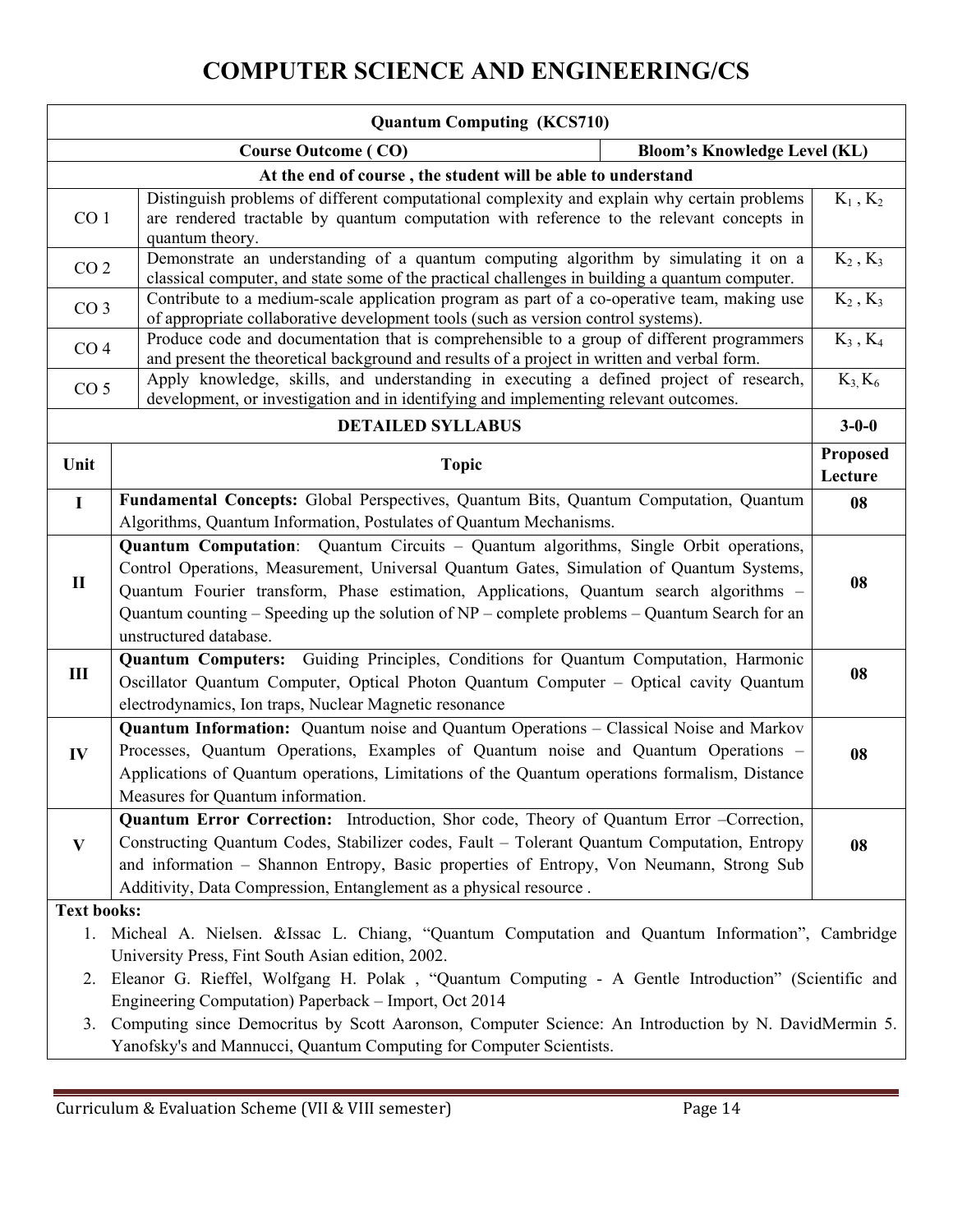|                                                                  | <b>Mobile Computing (KCS711)</b>                                                                                                                                                                                                                                                                                          |                            |  |  |  |
|------------------------------------------------------------------|---------------------------------------------------------------------------------------------------------------------------------------------------------------------------------------------------------------------------------------------------------------------------------------------------------------------------|----------------------------|--|--|--|
|                                                                  | <b>Bloom's Knowledge Level (KL)</b><br><b>Course Outcome (CO)</b>                                                                                                                                                                                                                                                         |                            |  |  |  |
|                                                                  | At the end of course, the student will be able to understand                                                                                                                                                                                                                                                              |                            |  |  |  |
| CO <sub>1</sub>                                                  | Explain and discuss issues in mobile computing and illustrate overview of wireless telephony and<br>channel allocation in cellular systems.                                                                                                                                                                               | K1, K4                     |  |  |  |
| CO <sub>2</sub>                                                  | Explore the concept of Wireless Networking and Wireless LAN.                                                                                                                                                                                                                                                              | K1                         |  |  |  |
| CO <sub>3</sub>                                                  | Analyse and comprehend Data management issues like data replication for mobile computers,<br>adaptive clustering for mobile wireless networks and Disconnected operations.                                                                                                                                                | K4                         |  |  |  |
| CO <sub>4</sub>                                                  | Identify Mobile computing Agents and state the issues pertaining to security and fault tolerance in<br>mobile computing environment.                                                                                                                                                                                      | K1, K2                     |  |  |  |
| CO <sub>5</sub>                                                  | Compare and contrast various routing protocols and will identify and interpret the performance of<br>network systems using Adhoc networks.                                                                                                                                                                                | K2                         |  |  |  |
|                                                                  | <b>DETAILED SYLLABUS</b>                                                                                                                                                                                                                                                                                                  | $3 - 1 - 0$                |  |  |  |
| Unit                                                             | <b>Topic</b>                                                                                                                                                                                                                                                                                                              | <b>Proposed</b><br>Lecture |  |  |  |
| $\mathbf I$                                                      | Introduction, issues in mobile computing, overview of wireless telephony: cellular concept, GSM:<br>air-interface, channel structure, location management: HLR-VLR, hierarchical, handoffs, channel<br>allocation in cellular systems, CDMA, GPRS.                                                                        | 08                         |  |  |  |
| $\mathbf{I}$                                                     | Wireless Networking, Wireless LAN Overview: MAC issues, IEEE 802.11, Blue Tooth, Wireless<br>multiple access protocols, TCP over wireless, Wireless applications, data broadcasting, Mobile IP,<br>WAP: Architecture, protocol stack, application environment, applications.                                              | 08                         |  |  |  |
| $\mathbf{I}$                                                     | Data management issues, data replication for mobile computers, adaptive clustering for mobile<br>wireless networks, File system, Disconnected operations.                                                                                                                                                                 | 08                         |  |  |  |
| IV                                                               | Mobile Agents computing, security and fault tolerance, transaction processing in mobile computing<br>environment.                                                                                                                                                                                                         | 08                         |  |  |  |
| $\mathbf{V}$                                                     | Ad Hoc networks, localization, MAC issues, Routing protocols, global state routing (GSR),<br>Destination sequenced distance vector routing (DSDV), Dynamic source routing (DSR), Ad Hoc on<br>demand distance vector routing (AODV), Temporary ordered routing algorithm (TORA), QoS in<br>Ad Hoc Networks, applications. | 08                         |  |  |  |
| <b>Text books:</b>                                               |                                                                                                                                                                                                                                                                                                                           |                            |  |  |  |
| 1. J. Schiller, Mobile Communications, Addison Wesley.           |                                                                                                                                                                                                                                                                                                                           |                            |  |  |  |
| 2. A. Mehrotra, GSM System Engineering.                          |                                                                                                                                                                                                                                                                                                                           |                            |  |  |  |
| 3. M. V. D. Heijden, M. Taylor, Understanding WAP, Artech House. |                                                                                                                                                                                                                                                                                                                           |                            |  |  |  |
|                                                                  | 4. Charles Perkins, Mobile IP, Addison Wesley.                                                                                                                                                                                                                                                                            |                            |  |  |  |
| 5. Charles Perkins, Ad hoc Networks, Addison Wesley.             |                                                                                                                                                                                                                                                                                                                           |                            |  |  |  |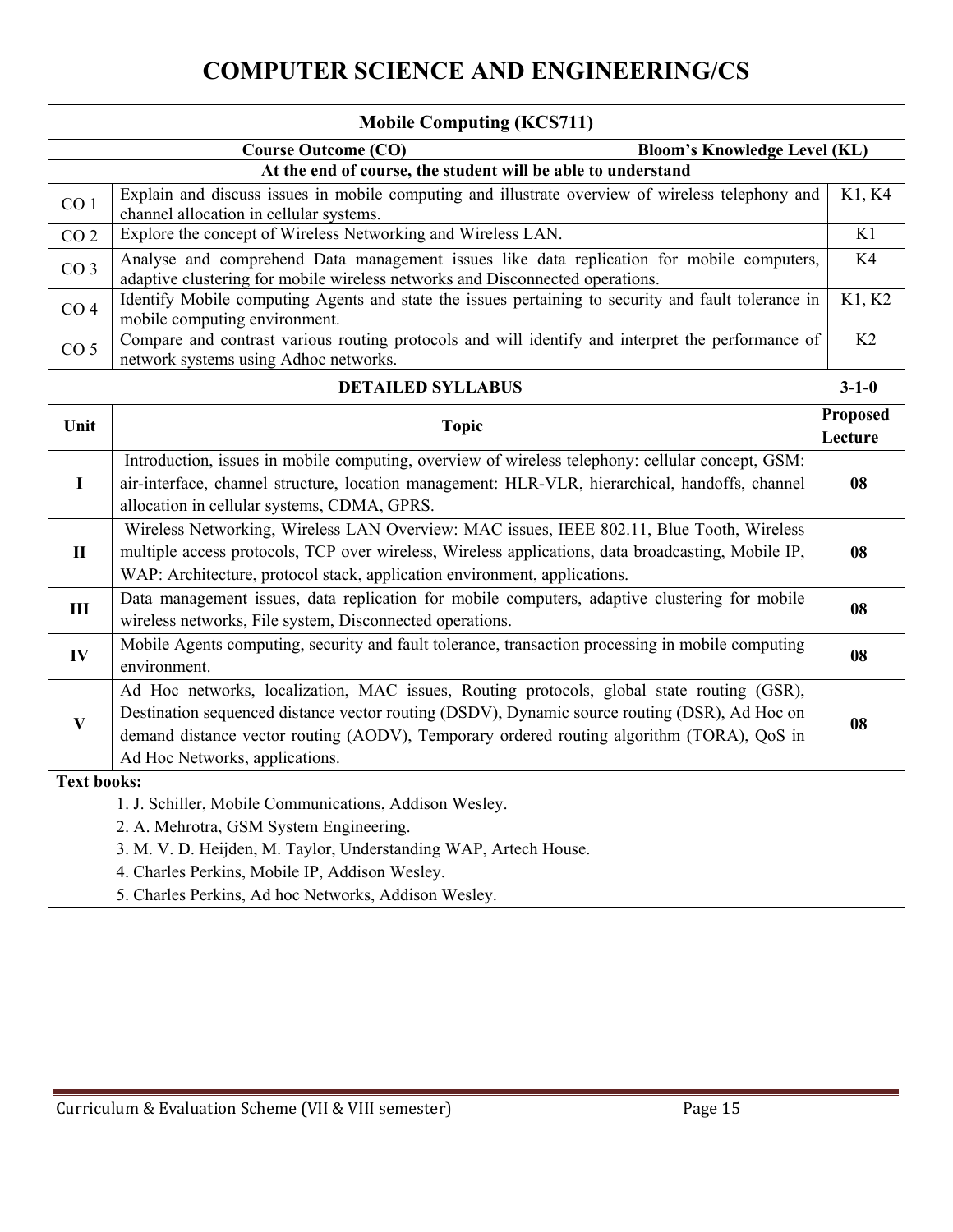| <b>Internet of Things (KCS712)</b>                                               |                                                                                                                                                                                                                                                                                                                                                                                                                     |                            |  |  |
|----------------------------------------------------------------------------------|---------------------------------------------------------------------------------------------------------------------------------------------------------------------------------------------------------------------------------------------------------------------------------------------------------------------------------------------------------------------------------------------------------------------|----------------------------|--|--|
| <b>Course Outcome (CO)</b><br><b>Bloom's Knowledge Level (KL)</b>                |                                                                                                                                                                                                                                                                                                                                                                                                                     |                            |  |  |
| At the end of course, the student will be able to understand                     |                                                                                                                                                                                                                                                                                                                                                                                                                     |                            |  |  |
| Demonstrate basic concepts, principles and challenges in IoT.<br>CO <sub>1</sub> |                                                                                                                                                                                                                                                                                                                                                                                                                     | K1,K2                      |  |  |
| CO <sub>2</sub>                                                                  | Illustrate functioning of hardware devices and sensors used for IoT.                                                                                                                                                                                                                                                                                                                                                | K <sub>2</sub>             |  |  |
|                                                                                  | Analyze network communication aspects and protocols used in IoT.<br>CO <sub>3</sub>                                                                                                                                                                                                                                                                                                                                 |                            |  |  |
|                                                                                  | Apply IoT for developing real life applications using Ardunio programming.<br>CO <sub>4</sub>                                                                                                                                                                                                                                                                                                                       |                            |  |  |
| CP <sub>5</sub>                                                                  | To develop IoT infrastructure for popular applications                                                                                                                                                                                                                                                                                                                                                              | $K_2$ , $K_3$              |  |  |
| <b>DETAILED SYLLABUS</b>                                                         |                                                                                                                                                                                                                                                                                                                                                                                                                     | $3 - 1 - 0$                |  |  |
| Unit                                                                             | <b>Topic</b>                                                                                                                                                                                                                                                                                                                                                                                                        | <b>Proposed</b><br>Lecture |  |  |
| $\mathbf I$                                                                      | Internet of Things (IoT): Vision, Definition, Conceptual Framework, Architectural view,<br>technology behind IoT, Sources of the IoT, M2M Communication, IoT Examples. Design<br>Principles for Connected Devices: IoT/M2M systems layers and design standardization,<br>communication technologies, data enrichment and consolidation, ease of designing and<br>affordability                                      | 08                         |  |  |
| $\mathbf{I}$                                                                     | Hardware for IoT: Sensors, Digital sensors, actuators, radio frequency identification (RFID)<br>technology, wireless sensor networks, participatory sensing technology. Embedded Platforms for<br>IoT: Embedded computing basics, Overview of IOT supported Hardware platforms such as<br>Arduino, NetArduino, Raspberry pi, Beagle Bone, Intel Galileo boards and ARM cortex.                                      |                            |  |  |
| $\mathbf{I}$                                                                     | Network & Communication aspects in IoT: Wireless Medium access issues, MAC protocol<br>survey, Survey routing protocols, Sensor deployment & Node discovery, Data aggregation &<br>dissemination                                                                                                                                                                                                                    |                            |  |  |
| IV                                                                               | Programming the Ardunio: Ardunio Platform Boards Anatomy, Ardunio IDE, coding, using<br>emulator, using libraries, additions in ardunio, programming the ardunio for IoT.                                                                                                                                                                                                                                           | 08                         |  |  |
| $\mathbf{V}$                                                                     | Challenges in IoT Design challenges: Development Challenges, Security Challenges, Other<br>challenges IoT Applications: Smart Metering, E-health, City Automation, Automotive<br>Applications, home automation, smart cards, communicating data with H/W units, mobiles, tablets,<br>Designing of smart street lights in smart city.                                                                                | 08                         |  |  |
| <b>Text books:</b>                                                               |                                                                                                                                                                                                                                                                                                                                                                                                                     |                            |  |  |
| 1.<br>2.<br>3.<br>4.<br>5.                                                       | Olivier Hersent, David Boswarthick, Omar Elloumi "The Internet of Things key applications and protocols", wiley<br>Jeeva Jose, Internet of Things, Khanna Publishing House<br>Michael Miller "The Internet of Things" by Pearson<br>Raj Kamal "INTERNET OF THINGS", McGraw-Hill, 1ST Edition, 2016<br>ArshdeepBahga, Vijay Madisetti "Internet of Things (A hands on approach)" 1ST edition, VPI publications, 2014 |                            |  |  |

6. Adrian McEwen,Hakin Cassimally "Designing the Internet of Things" Wiley India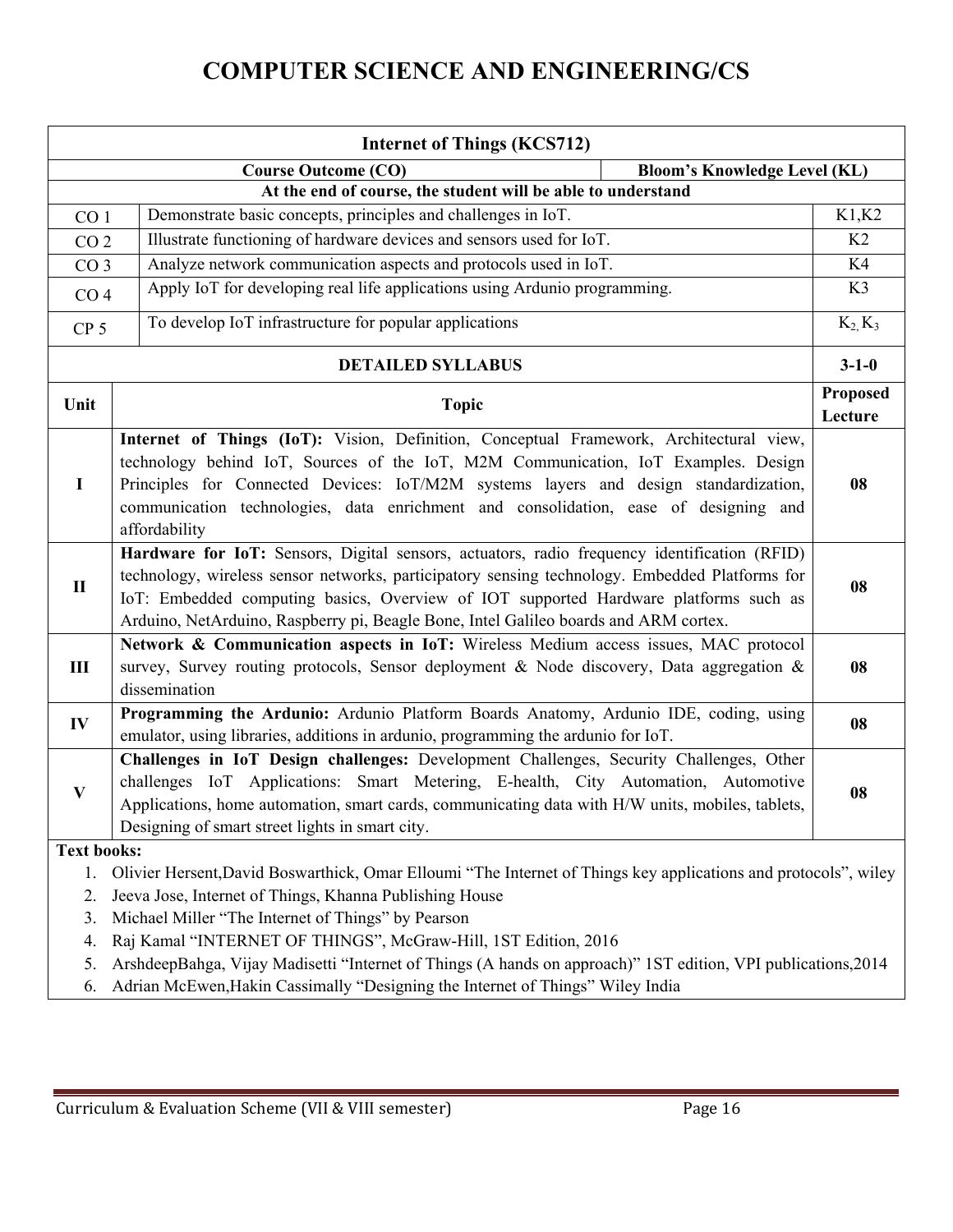| <b>Cloud Computing (KCS713)</b>                                   |                                                                                                                                                                                                                                                                                                                                                                                                  |                     |  |
|-------------------------------------------------------------------|--------------------------------------------------------------------------------------------------------------------------------------------------------------------------------------------------------------------------------------------------------------------------------------------------------------------------------------------------------------------------------------------------|---------------------|--|
| <b>Bloom's Knowledge Level (KL)</b><br><b>Course Outcome (CO)</b> |                                                                                                                                                                                                                                                                                                                                                                                                  |                     |  |
| At the end of course, the student will be able to understand      |                                                                                                                                                                                                                                                                                                                                                                                                  |                     |  |
| CO <sub>1</sub>                                                   | Describe architecture and underlying principles of cloud computing.                                                                                                                                                                                                                                                                                                                              | $K_3$               |  |
| CO <sub>2</sub>                                                   | Explain need, types and tools of Virtualization for cloud.                                                                                                                                                                                                                                                                                                                                       |                     |  |
|                                                                   | CO <sub>3</sub><br>Describe Services Oriented Architecture and various types of cloud services.                                                                                                                                                                                                                                                                                                  |                     |  |
| CO <sub>4</sub>                                                   | Explain Inter cloud resources management cloud storage services and their providers Assess<br>security services and standards for cloud computing.                                                                                                                                                                                                                                               |                     |  |
| CO <sub>5</sub>                                                   | Analyze advanced cloud technologies.                                                                                                                                                                                                                                                                                                                                                             | $K_3, K_6$          |  |
|                                                                   | <b>DETAILED SYLLABUS</b>                                                                                                                                                                                                                                                                                                                                                                         | $3 - 1 - 0$         |  |
| <b>Unit</b>                                                       | <b>Topic</b>                                                                                                                                                                                                                                                                                                                                                                                     | Proposed<br>Lecture |  |
|                                                                   | Introduction To Cloud Computing: Definition of Cloud - Evolution of Cloud Computing -<br>Underlying Principles of Parallel and Distributed Computing - Cloud Characteristics - Elasticity in<br>Cloud - On-demand Provisioning.                                                                                                                                                                  | 08                  |  |
| $\mathbf{II}$                                                     | Cloud Enabling Technologies Service Oriented Architecture: REST and Systems of Systems - Web<br>Services - Publish, Subscribe Model - Basics of Virtualization - Types of Virtualization -<br>08<br>Implementation Levels of Virtualization - Virtualization Structures - Tools and Mechanisms -<br>Virtualization of CPU - Memory - I/O Devices - Virtualization Support and Disaster Recovery. |                     |  |
| $\mathbf{III}$                                                    | Cloud Architecture, Services And Storage: Layered Cloud Architecture Design - NIST Cloud<br>Computing Reference Architecture - Public, Private and Hybrid Clouds - laaS - PaaS - SaaS -<br>Architectural Design Challenges - Cloud Storage - Storage-as-a-Service - Advantages of Cloud<br>Storage - Cloud Storage Providers - S3.                                                               |                     |  |
| IV                                                                | Resource Management And Security In Cloud: Inter Cloud Resource Management - Resource<br>Provisioning and Resource Provisioning Methods - Global Exchange of Cloud Resources - Security<br>Overview - Cloud Security Challenges - Software-as-a-Service Security - Security Governance -<br>Virtual Machine Security - IAM - Security Standards.                                                 |                     |  |
| $\mathsf{V}$                                                      | Cloud Technologies And Advancements Hadoop: MapReduce - Virtual Box - Google App<br>Engine - Programming Environment for Google App Engine - Open Stack - Federation in the<br>Cloud - Four Levels of Federation - Federated Services and Applications - Future of Federation.                                                                                                                   | 08                  |  |
| <b>Text books:</b>                                                |                                                                                                                                                                                                                                                                                                                                                                                                  |                     |  |
|                                                                   | 1. Kai Hwang, Geoffrey C. Fox, Jack G. Dongarra, "Distributed and Cloud Computing, From Parallel Processing to the                                                                                                                                                                                                                                                                               |                     |  |
| 2.                                                                | Internet of Things", Morgan Kaufmann Publishers, 2012.<br>Rittinghouse, John W., and James F. Ransome, —Cloud Computing: Implementation, Management and Security, CRC                                                                                                                                                                                                                            |                     |  |
|                                                                   | Press, 2017.                                                                                                                                                                                                                                                                                                                                                                                     |                     |  |
| 3.                                                                | Rajkumar Buyya, Christian Vecchiola, S. ThamaraiSelvi, —Mastering Cloud Computing, Tata Mcgraw Hill, 2013.                                                                                                                                                                                                                                                                                       |                     |  |
| 4.                                                                | Toby Velte, Anthony Velte, Robert Elsenpeter, "Cloud Computing - A Practical Approach, Tata Mcgraw Hill, 2009.                                                                                                                                                                                                                                                                                   |                     |  |
| 5.                                                                | George Reese, "Cloud Application Architectures: Building Applications and Infrastructure in the Cloud: Transactional<br>Systems for EC2 and Beyond (Theory in Practice), O'Reilly, 2009.                                                                                                                                                                                                         |                     |  |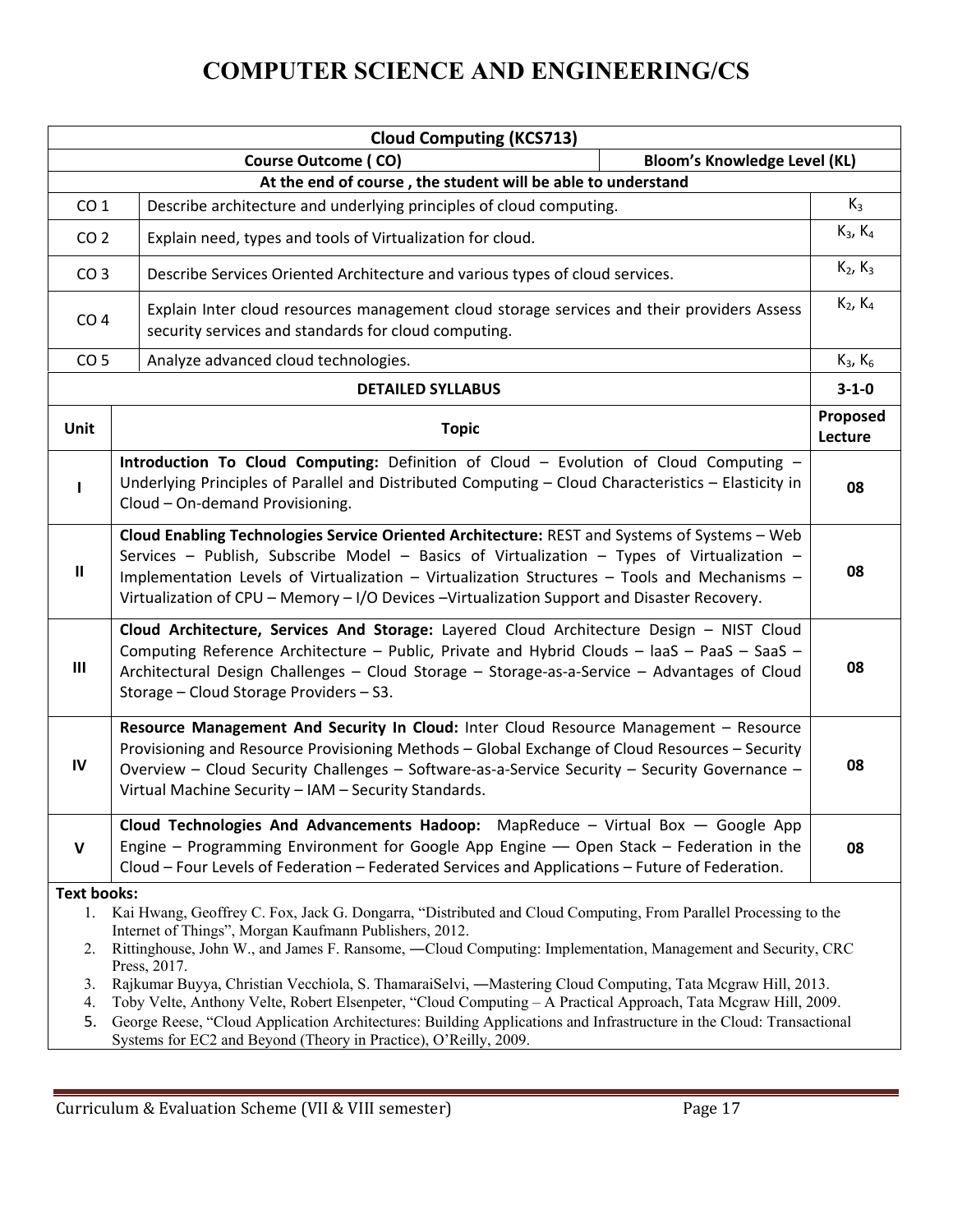| <b>Block chain Architecture Design (KCS714)</b>                                                                                                                                                                                                                                                                                                                          |                                                                                                                                                                                                                                                                                               |                            |  |
|--------------------------------------------------------------------------------------------------------------------------------------------------------------------------------------------------------------------------------------------------------------------------------------------------------------------------------------------------------------------------|-----------------------------------------------------------------------------------------------------------------------------------------------------------------------------------------------------------------------------------------------------------------------------------------------|----------------------------|--|
| <b>Course Outcome (CO)</b><br><b>Bloom's Knowledge Level (KL)</b>                                                                                                                                                                                                                                                                                                        |                                                                                                                                                                                                                                                                                               |                            |  |
| At the end of course, the student will be able to                                                                                                                                                                                                                                                                                                                        |                                                                                                                                                                                                                                                                                               |                            |  |
| Describe the basic understanding of Blockchain architecture along with its primitive.<br>CO <sub>1</sub>                                                                                                                                                                                                                                                                 |                                                                                                                                                                                                                                                                                               | $K_1, K_2$                 |  |
| Explain the requirements for basic protocol along with scalability aspects.<br>CO <sub>2</sub>                                                                                                                                                                                                                                                                           |                                                                                                                                                                                                                                                                                               | $K_2, K_3$                 |  |
|                                                                                                                                                                                                                                                                                                                                                                          | Design and deploy the consensus process using frontend and backend.<br>CO <sub>3</sub>                                                                                                                                                                                                        |                            |  |
| CO <sub>4</sub>                                                                                                                                                                                                                                                                                                                                                          | Apply Blockchain techniques for different use cases like Finance, Trade/Supply and<br>Government activities.                                                                                                                                                                                  | $K_4, K_5$                 |  |
|                                                                                                                                                                                                                                                                                                                                                                          | <b>DETAILED SYLLABUS</b>                                                                                                                                                                                                                                                                      | $3 - 0 - 0$                |  |
| Unit                                                                                                                                                                                                                                                                                                                                                                     | <b>Topic</b>                                                                                                                                                                                                                                                                                  | <b>Proposed</b><br>Lecture |  |
| $\mathbf I$                                                                                                                                                                                                                                                                                                                                                              | Introduction to Blockchain: Digital Money to Distributed Ledgers, Design Primitives: Protocols,<br>Security, Consensus, Permissions, Privacy.<br>Blockchain Architecture and Design: Basic crypto primitives: Hash, Signature,) Hashchain to<br>Blockchain, Basic consensus mechanisms        | 08                         |  |
| $\mathbf{I}$                                                                                                                                                                                                                                                                                                                                                             | Consensus: Requirements for the consensus protocols, Proof of Work (PoW), Scalability aspects of<br>Blockchain consensus protocols<br>Permissioned Blockchains: Design goals, Consensus protocols for Permissioned Blockchains                                                                |                            |  |
| $\mathbf{I}$                                                                                                                                                                                                                                                                                                                                                             | Hyperledger Fabric (A): Decomposing the consensus process, Hyperledger fabric components,<br>Chaincode Design and Implementation<br>Hyperledger Fabric (B): Beyond Chaincode: fabric SDK and Front End (b) Hyperledger<br>composer tool                                                       |                            |  |
| IV                                                                                                                                                                                                                                                                                                                                                                       | Use case 1 : Blockchain in Financial Software and Systems (FSS): (i) Settlements, (ii) KYC, (iii)<br>Capital markets, (iv) Insurance<br>Use case 2: Blockchain in trade/supply chain: (i) Provenance of goods, visibility, trade/supply<br>chain finance, invoice management discounting, etc |                            |  |
| V                                                                                                                                                                                                                                                                                                                                                                        | Use case 3: Blockchain for Government: (i) Digital identity, land records and other kinds of record<br>keeping between government entities, (ii) public distribution system social welfare systems<br>Blockchain Cryptography, Privacy and Security on Blockchain                             | 08                         |  |
| <b>Text books:</b>                                                                                                                                                                                                                                                                                                                                                       |                                                                                                                                                                                                                                                                                               |                            |  |
| Mstering Bitcoin: Unlocking Digital Cryptocurrencies, by Andreas Antonopoulos<br>1.<br>Blockchain by Melanie Swa, O'Reilly<br>2.<br>Hyperledger Fabric - https://www.hyperledger.org/projects/fabric<br>3.<br>Zero to Blockchain - An IBM Redbooks course, by Bob Dill, David Smits - https://www.redbooks.ibm.com/<br>4.<br>Redbooks.nsf/RedbookAbstracts/crse0401.html |                                                                                                                                                                                                                                                                                               |                            |  |